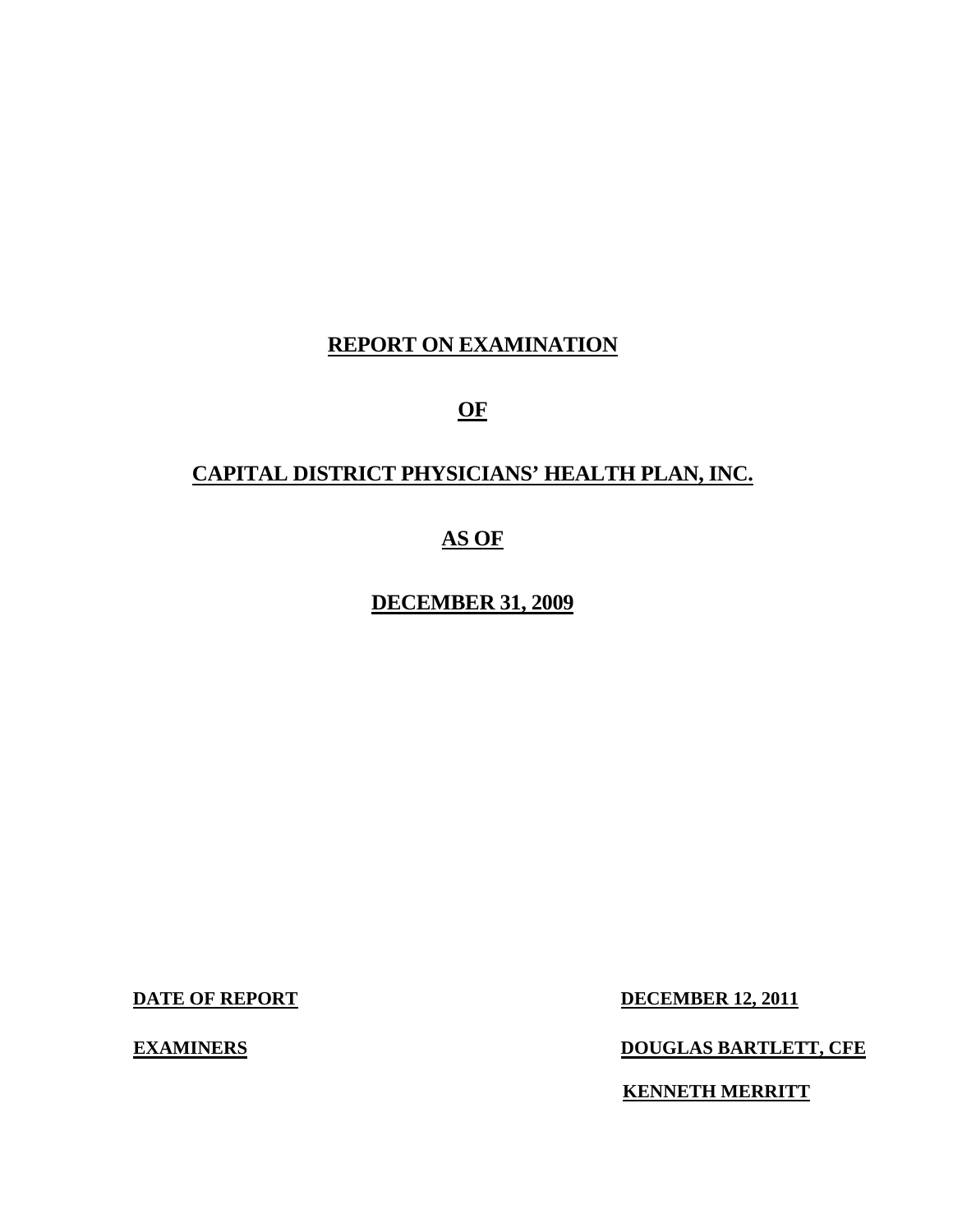## **TABLE OF CONTENTS**

## **ITEM NO.**

## **PAGE NO.**

| 1. | Scope of the examination                                                                                                                                              | $\overline{2}$                              |
|----|-----------------------------------------------------------------------------------------------------------------------------------------------------------------------|---------------------------------------------|
| 2. | Description of the HMO                                                                                                                                                | $\overline{4}$                              |
|    | A. Management and controls<br>B. Corporate governance<br>C. Reinsurance<br>D. Territory and plan of operation<br>E. Holding company system<br>F. Accounts and records | 5<br>$\overline{7}$<br>12<br>13<br>15<br>18 |
| 3. | <b>Financial statements</b><br>A. Balance sheet<br>B. Statement of revenue and expenses and capital<br>and surplus                                                    | 20<br>20<br>22                              |
| 4. | Surplus notes receivable                                                                                                                                              | 23                                          |
| 5. | Claims unpaid                                                                                                                                                         | 24                                          |
| 6. | Compliance with prior report on examination                                                                                                                           | 25                                          |
| 7. | Summary of comments and recommendations                                                                                                                               | 30                                          |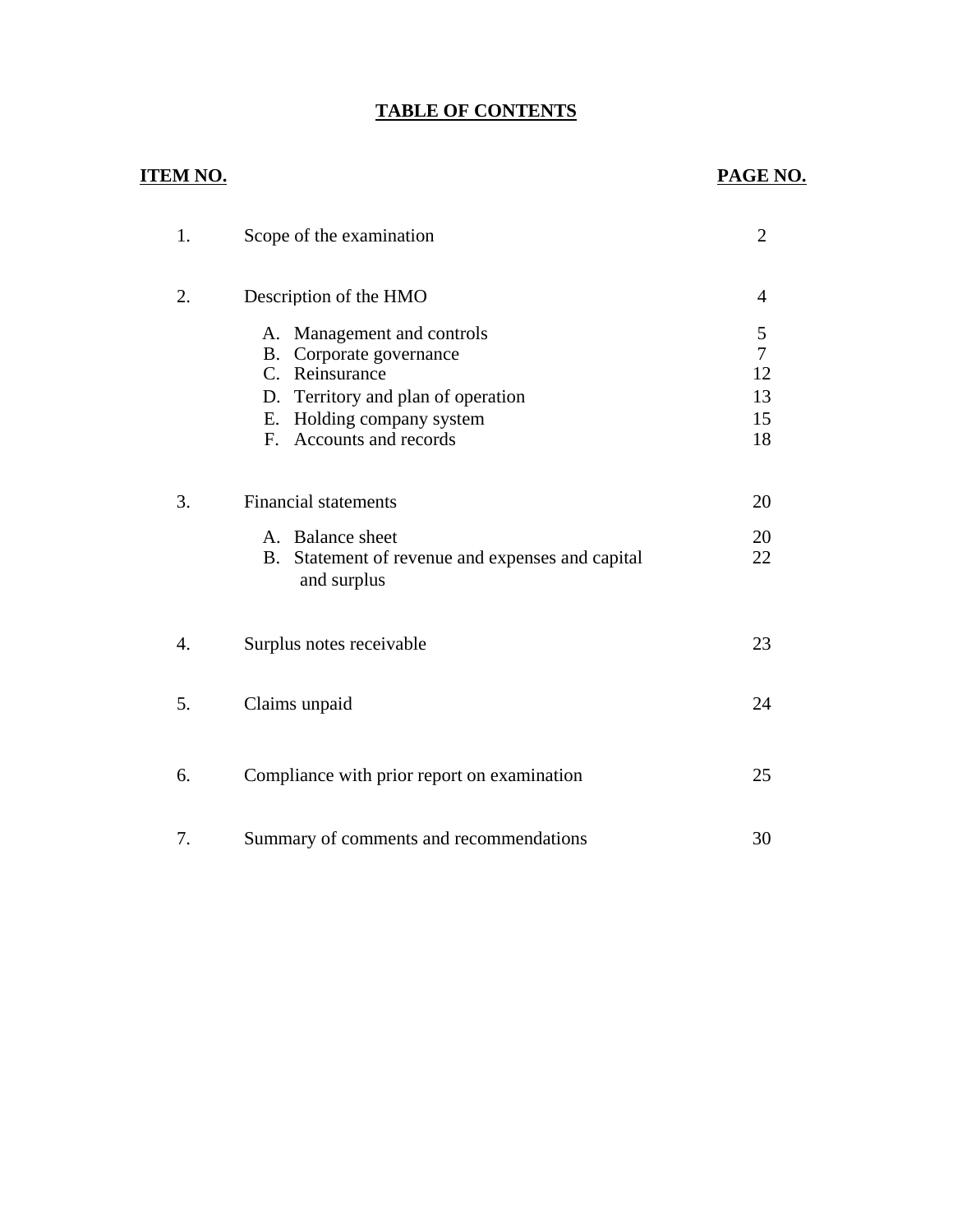

Andrew M. Cuomo Benjamin M. Lawsky Governor Superintendent Superintendent Superintendent Superintendent Superintendent Superintendent Superintendent

December 12, 2011

Honorable Benjamin M. Lawsky Superintendent of Financial Services Albany, New York 12257

Sir:

Pursuant to the requirements of the New York Insurance Law and acting in accordance with the instructions contained in Appointment Letter 22402, dated August 20, 2010, attached hereto, we have made an examination into the condition and affairs of Capital District Physicians' Health Plan, Inc., a health maintenance organization licensed pursuant to the provisions of Article 44 of the New York Public Health Law, as of December 31, 2009, and submit the following report thereon.

The examination was conducted at the home office of Capital District Physicians' Health Plan, Inc. located at 500 Patroon Creek Boulevard, Albany, New York.

Wherever the designations "CDPHP" or the "HMO" appear herein, without qualification, they should be understood to indicate Capital District Physicians' Health Plan, Inc.

A concurrent examination was made of CDPHP Universal Benefits, Inc. ("UBI"), a direct subsidiary of the HMO, which is a not-for-profit medical and indemnity and hospital service corporation licensed pursuant to the provisions of Article 43 of the New York Insurance Law. A separate report thereon has been submitted. In addition, separate market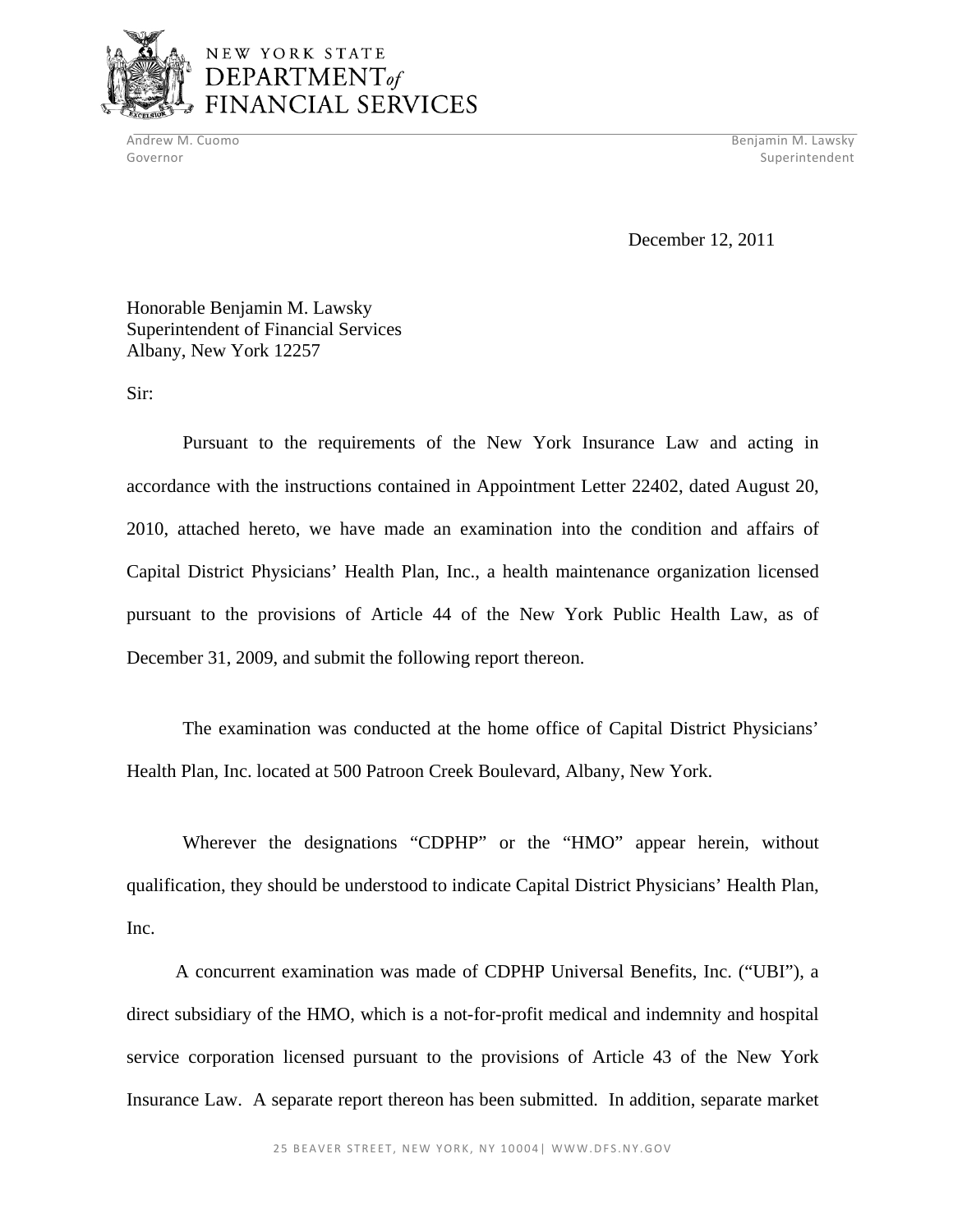conduct examinations into the manner in which CDPHP and UBI conduct their business practices and fulfill their contractual obligations to policyholders and claimants were conducted as of December 31, 2009. Separate reports will be submitted thereon.

Wherever the designation "UBI" appears herein, without qualification, it should be understood to indicate CDPHP Universal Benefits, Inc.

Whenever the designation the "Department" appears herein, without qualification, it should be understood to indicate the New York State Department of Financial Services. On October 3, 2011, the New York State Insurance Department merged with the New York State Banking Department to become the New York State Department of Financial Services.

#### **1. SCOPE OF THE EXAMINATION**

The HMO was previously examined as of December 31, 2004. This examination of the HMO is a financial examination as defined in the National Association of Insurance Commissioners ("NAIC") *Financial Condition Examiners Handbook, 2009 Edition* (the "Handbook") and it covers the five-year period from January 1, 2005 through December 31, 2009. The examination was conducted observing the guidelines and procedures in the Handbook and, where deemed appropriate by the examiners, transactions occurring subsequent to December 31, 2009 were also reviewed.

The examination was conducted on a risk-focused basis in accordance with the provisions of the Handbook, which provides guidance for the establishment of an examination plan based on the examiners' assessment of risk in the HMO's operations and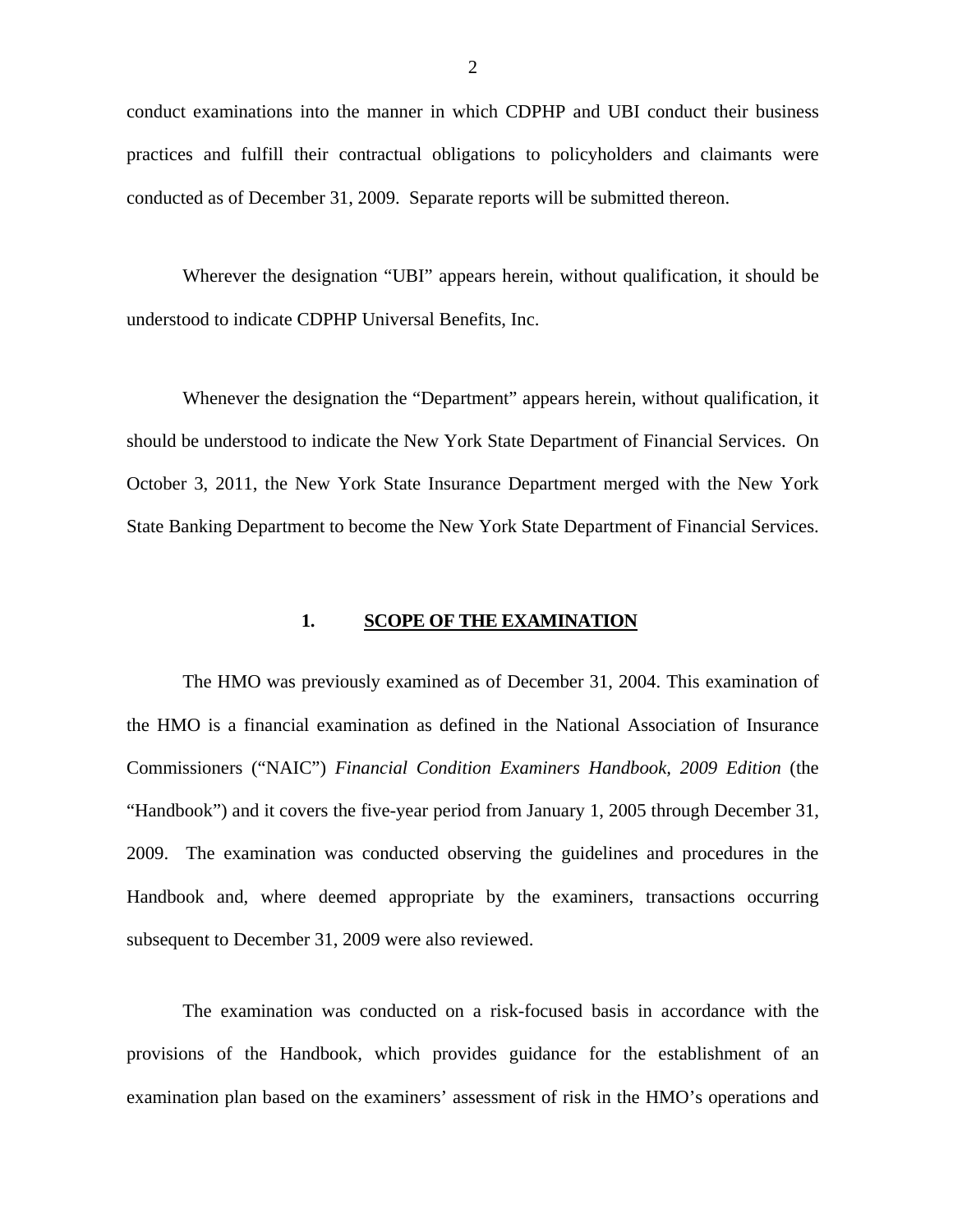utilizes that evaluation in formulating the nature and extent of the examination. The riskfocused examination approach was included in the Handbook for the first time in 2007; thus, this was the first such type of examination for the HMO. The examiners planned and performed the examination to evaluate the HMO's current financial condition, as well as identify prospective risks that may threaten the future solvency of CDPHP.

The examiners identified key processes, assessed the risks within those processes and assessed the internal control systems and procedures used to mitigate those risks. The examination also included an assessment of the principles used and significant estimates made by management, an evaluation of the overall financial statement presentation, and determined management's compliance with the Department's statutes and guidelines, Statutory Accounting Principles, as adopted by the Department and NAIC annual statement instructions.

Information concerning the HMO's organizational structure, business approach and control environment were utilized to develop the examination approach. The examination evaluated the HMO's risks and management activities in accordance with the NAIC's nine branded risk categories.

These categories are as follows:

- Pricing/Underwriting
- Reserving
- Operational
- Strategic
- Credit
- Market
- Liquidity
- Legal
- Reputational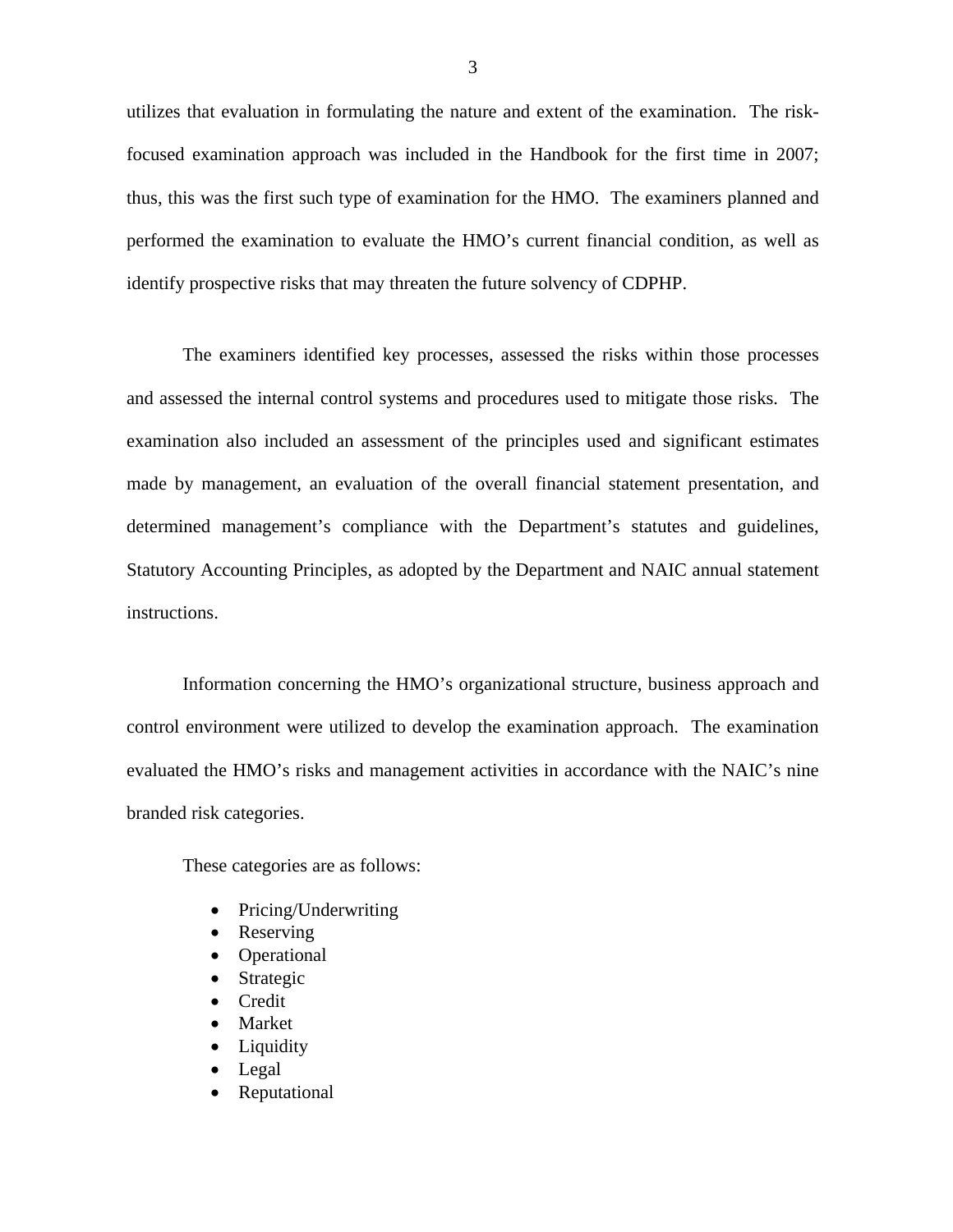The HMO was audited annually for the years 2005 through 2009, by the accounting firm PricewaterhouseCoopers LLP ("PwC"). The HMO received an unqualified opinion in each of those years. Certain audit workpapers of PwC were reviewed and relied upon in conjunction with this examination. A review was also made of CDPHP's Corporate Governance structure, which included its Internal Audit function and Enterprise Risk Management program.

The examiners reviewed the corrective actions taken by the HMO with respect to the recommendations concerning financial issues contained in the prior report on examination. The results of the examiners' review are contained in Item 6 of this report.

This report on examination is confined to financial statements and comments on those matters which involve departure from laws, regulations or rules, or which require explanation or description.

#### **2. DESCRIPTION OF THE HMO**

The HMO was formed as a membership corporation on February 27, 1984, under Section 402 of the Not-for-Profit Corporation Law, and incorporated within the State of New York on April 13, 1984. The members consist of physicians licensed by the State of New York. The HMO was licensed as a health maintenance organization pursuant to Article 44 of the New York Public Health Law and obtained its certificate of authority to operate as an independent practice association ("IPA") model HMO, effective April 30, 1984.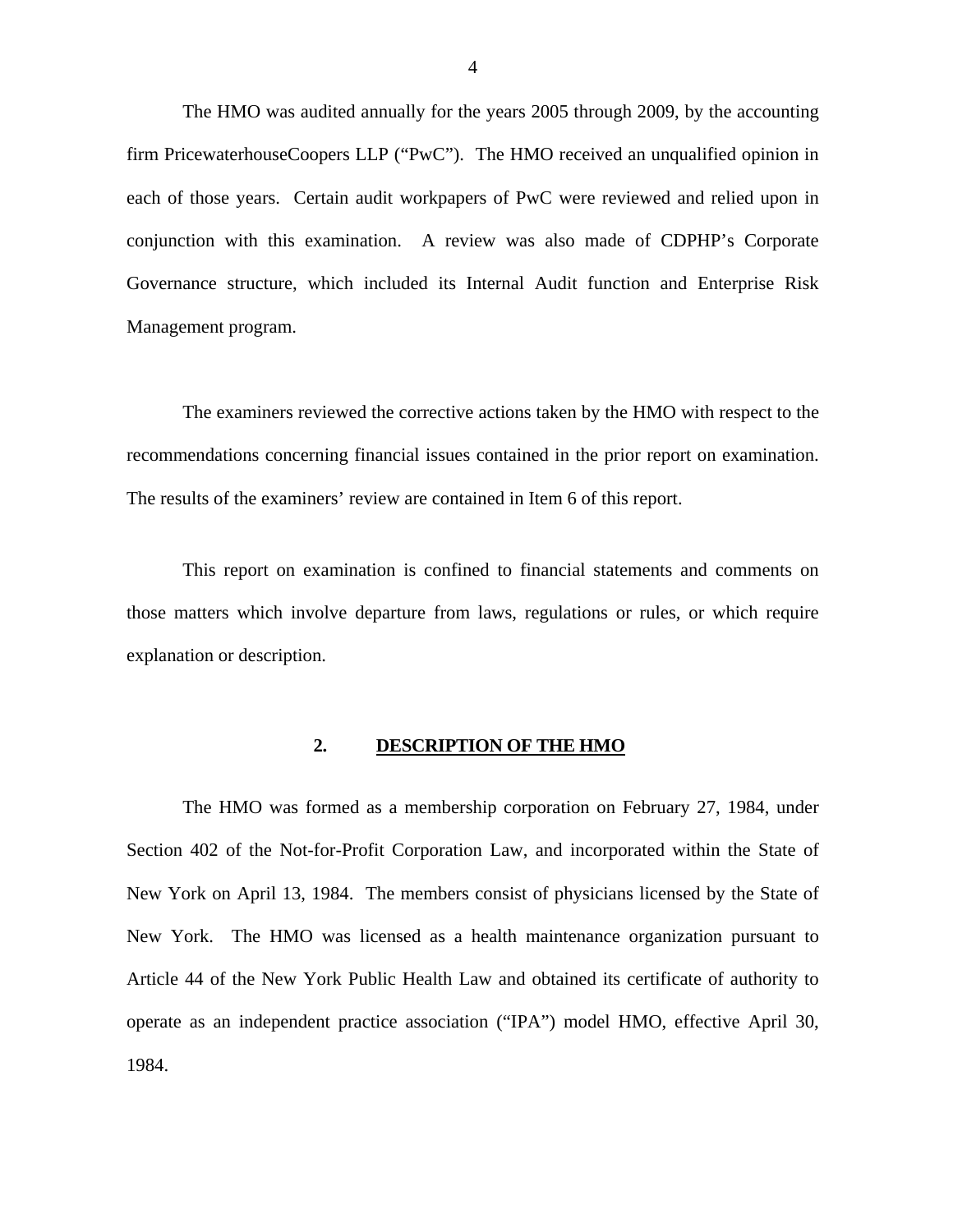<span id="page-6-0"></span>As of December 31, 2000, membership in the HMO was opened to physicians licensed by the State of New York, who apply for membership and meet the criteria required by the HMO's by-laws and are accepted as member physicians.

The HMO is exempt from income taxes under the provisions of Section  $501(c)(4)$  of the Internal Revenue Code.

#### A. Management and Controls

The HMO is a physician-controlled corporation. The participating physicians, who are members in good standing with the corporation, constitute a majority of the corporation's board of directors.

Pursuant to the HMO's by-laws, management of the HMO is to be vested in a board of directors ("BOD") consisting of fifteen members. Eight of the fifteen members shall be members of the corporation. The remaining seven directors shall not be members of the corporation. At least three of such non-member directors shall be enrollees of the HMO.

As of the examination date, the board of directors was comprised of fifteen (15) members. The composition of the BOD was in compliance with the HMO's by-laws and Part  $98-1.11(g)(1)$  of the Administrative Rules and Regulations of the Health Department (10 NYCRR 98). Part 98-1.11(g)(1) of the Administrative Rules and Regulations of the Health Department (10 NYCRR 98) states, in part:

> *"… no less than one third of the members of the governing authority of an MCO shall be composed of residents of New York State. Within one year of the MCO becoming operational, no less than 20 percent of the members of the governing authority shall be enrollees of such MCO …"*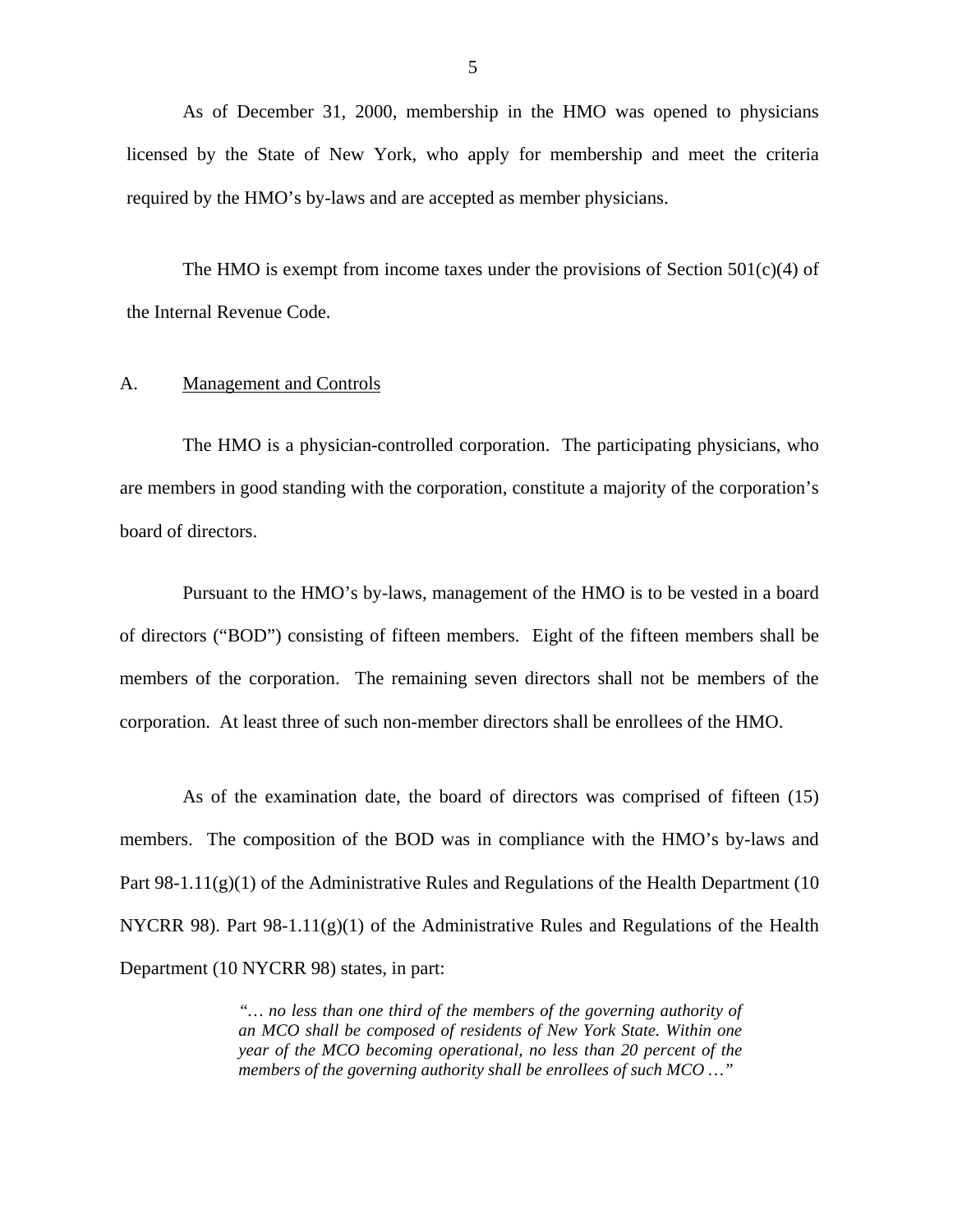## The directors of the HMO as of December 31, 2009 were as follows:

| <b>Name and Residence</b>                        | <b>Principal Business Affiliation</b>                                                                |
|--------------------------------------------------|------------------------------------------------------------------------------------------------------|
| James M. Brennan                                 | President,                                                                                           |
| Slingerlands, New York                           | <b>Albany Truck Sales</b>                                                                            |
| Peter T. Burkart, MD                             | Hematologist,                                                                                        |
| Averill Park, New York                           | Capital District Hematology/Oncology                                                                 |
| M. Bruce Cohen                                   | Retired,                                                                                             |
| Albany, New York                                 | <b>Former PwC Partner</b>                                                                            |
| Bruce E. Coplin, MD <sup>*</sup>                 | Cardiologist,                                                                                        |
| Albany, New York                                 | <b>Albany Associates in Cardiology</b>                                                               |
| Gennaro A. Daniels, MD<br>Troy, New York         | Surgeon,<br>Capital District Colon & Rectal Surgery<br>Associates, PC                                |
| Daniel Frasca <sup>*</sup><br>Valatie, New York  | Retired,<br>Executive Director, Finance and Administration,<br><b>New York State United Teachers</b> |
| Robert C. Griffin                                | Principal,                                                                                           |
| Albany, New York                                 | <b>Griffin Financial Group</b>                                                                       |
| Douglas P. Larsen, DO<br>Voorheesville, New York | Pediatrician                                                                                         |
| Richard E. Lavigne, MD <sup>*</sup>              | Internal Medicine/Endocrinology,                                                                     |
| Albany, New York                                 | Prime Care Physicians, PC                                                                            |
| James C. Leyhane, MD <sup>*</sup>                | Internist,                                                                                           |
| East Greenbush, New York                         | Community Care Physicians, PC                                                                        |
| Anthony J. Marinello, MD <sup>*</sup>            | President, Family Care Practitioner,                                                                 |
| Albany, New York                                 | <b>Family Care Practice</b>                                                                          |
| William P. Phelan                                | Chief Executive Officer,                                                                             |
| Loudonville, New York                            | Bright Hub, Inc.                                                                                     |
| Martha H. Pofit *<br>Slingerlands, New York      | <b>Healthcare Consultant</b>                                                                         |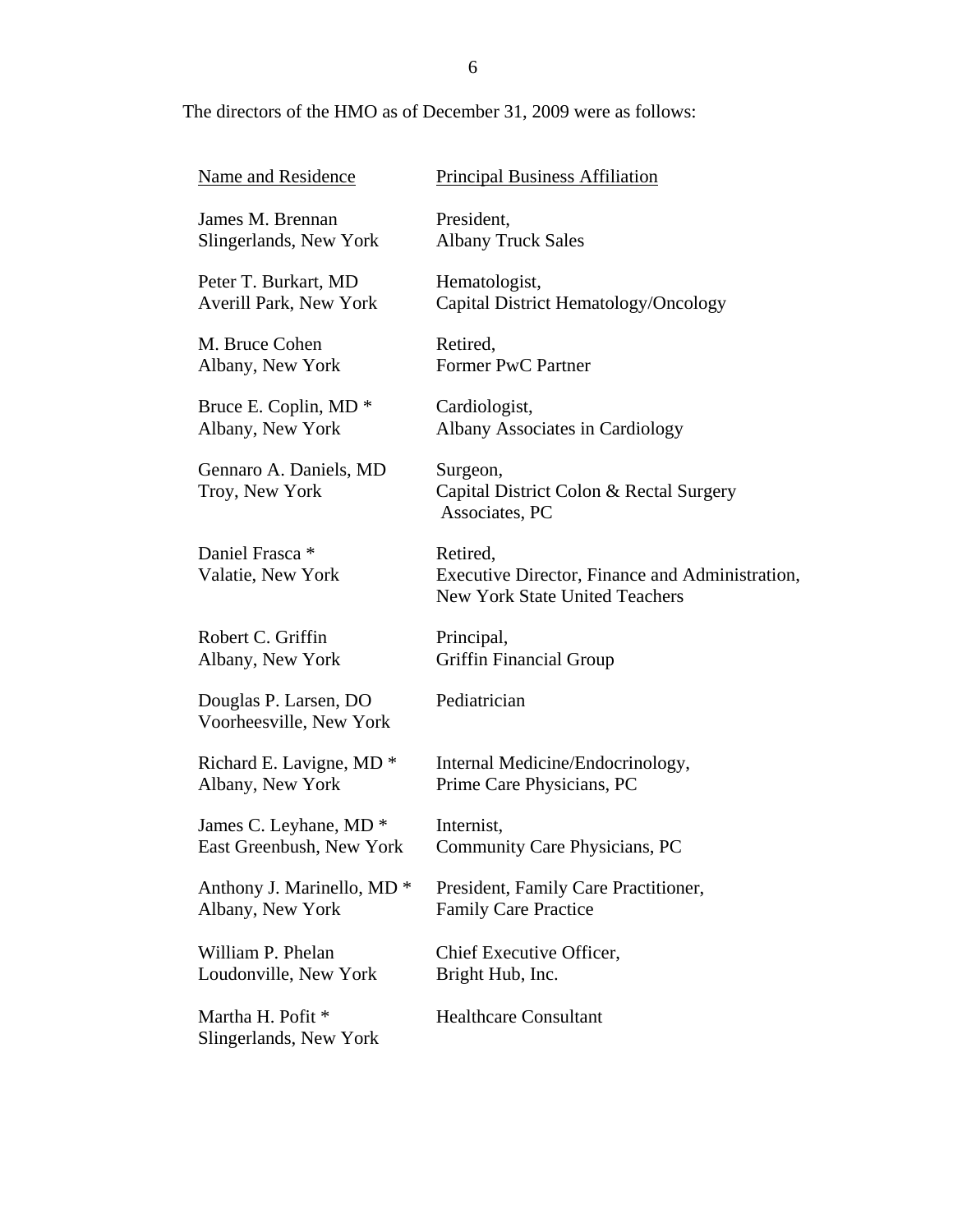| Name and Residence      | <b>Principal Business Affiliation</b>   |
|-------------------------|-----------------------------------------|
| Stuart A. Rosenberg, MD | Urologist,                              |
| Albany, New York        | Capital District Urologic Surgeons, LLP |
| Kelly A. Waters         | President and CEO,                      |
| Rockford, Illinois      | <b>IBDG-UK</b>                          |

\*Enrollee representative per Part  $98-1.11(g)$  of the Administrative Rules and Regulations of the Department of Health (10 NYCRR 98-1.11(g)).

A review of the minutes of the HMO's BOD meetings held during the period under examination evidenced that the meetings were generally well attended, with all board members attending at least one-half of the meetings they were eligible to attend.

The principal officers of the HMO as of December 31, 2009 were as follows:

#### **Name** Title

| Peter T. Burkart, MD<br>Gennaro A. Daniels, MD<br>John D. Bennett, MD<br>James M. Brennan<br><b>Barbara Downs</b><br>Bruce Nash, MD<br>Linda Navarra<br>Rolando Portocarrero<br>Robert Hinckley | Chairman of the Board of Directors<br>Vice Chairman<br>President and Chief Executive Officer<br>Secretary<br>Senior Vice President, Corporate Administration<br>Senior Vice President, Chief Medical Officer<br>Senior Vice President, Chief Information Officer<br>Senior Vice President, Chief Financial Officer<br>Senior Vice President, Government/External Relations |
|-------------------------------------------------------------------------------------------------------------------------------------------------------------------------------------------------|----------------------------------------------------------------------------------------------------------------------------------------------------------------------------------------------------------------------------------------------------------------------------------------------------------------------------------------------------------------------------|
| Frederick B. Galt                                                                                                                                                                               | Senior Vice President, General Counsel                                                                                                                                                                                                                                                                                                                                     |
|                                                                                                                                                                                                 |                                                                                                                                                                                                                                                                                                                                                                            |

#### B. Corporate Governance

CDPHP has adopted some elements of an Enterprise Risk Management ("ERM") framework for proactively addressing and mitigating risks, including prospective business risks. Exhibit M of the Handbook (*Understanding the Corporate Governance Structure*) was utilized by the examiners as guidance for assessing the HMO's corporate governance.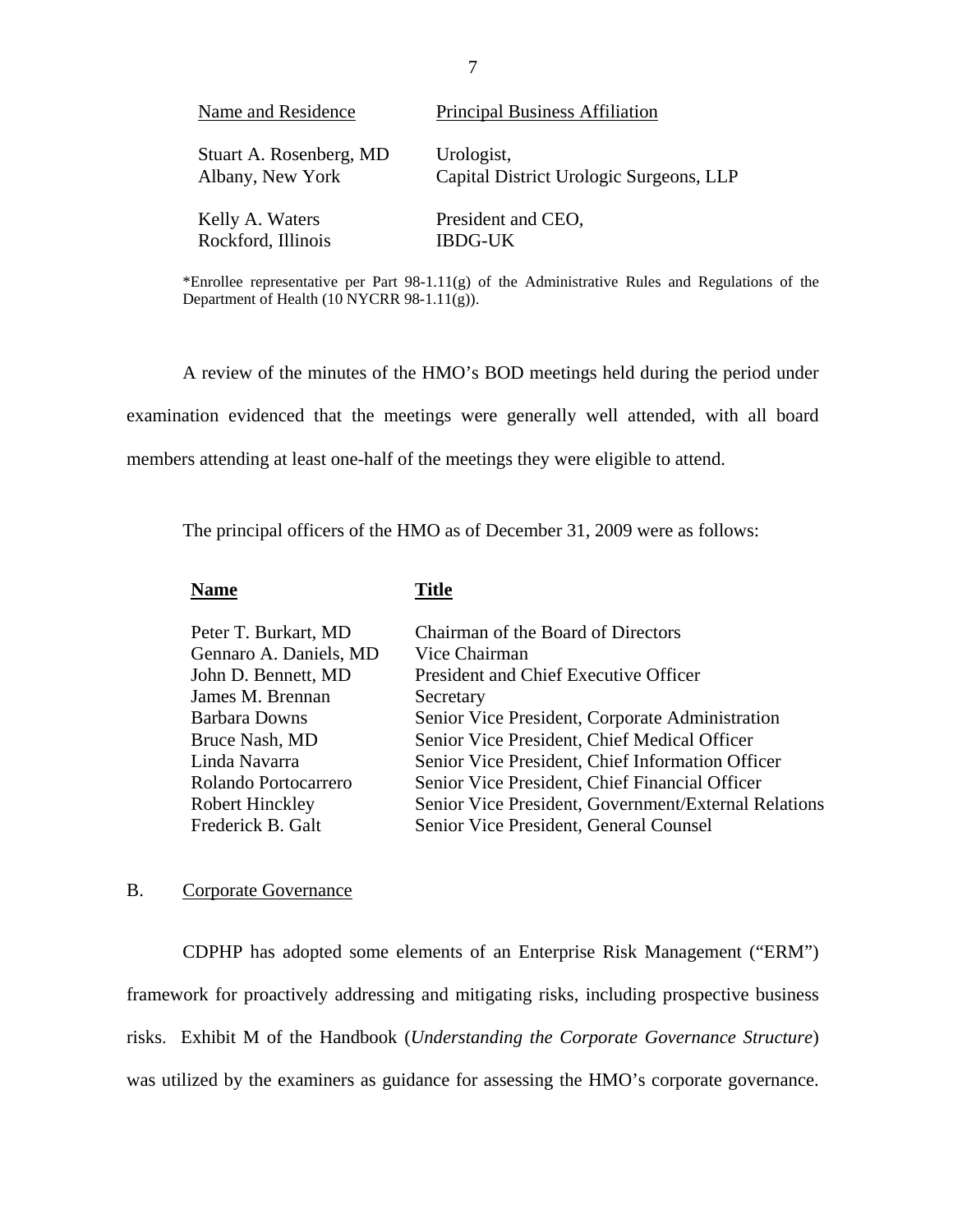Overall, it was determined that the HMO's corporate governance structure is adequate, sets an appropriate "tone at the top", and supports a proactive approach to operational risk management, including prospective business risk. Additionally, it was noted that CDPHP's BOD and key executives encourage integrity and ethical behavior throughout the organization.

CDPHP has an established Internal Audit Department ("IAD") function, which is independent of management, to serve CDPHP's Audit Committee of the BOD (the "Audit Committee" or "AC"). The AC is comprised entirely of independent directors. The IAD assists all levels of management by reviewing and testing financial and operational controls and processes established by management to ensure compliance with laws, regulations and CDPHP's policies.

During the course of this examination, consideration was given to the significance and potential impact of certain IAD findings. To the extent possible, the examiners relied upon the work performed by the IAD, as prescribed by the Handbook.

The examination noted the following reportable items related to Corporate Governance, IAD and ERM:

#### 1. Internal Audit Manager – Compensation Approval

During the examination period and into calendar year 2010, the Audit Committee reviewed and approved the performance evaluation of the Director of Risk Management, but had no direct role in reviewing and approving the compensation of the Internal Audit Manager. Based upon the Institute of Internal Auditors ("IIA") Standard 1110, at least once a year, the AC should review the performance of the Chief Audit Executive ("CAE") and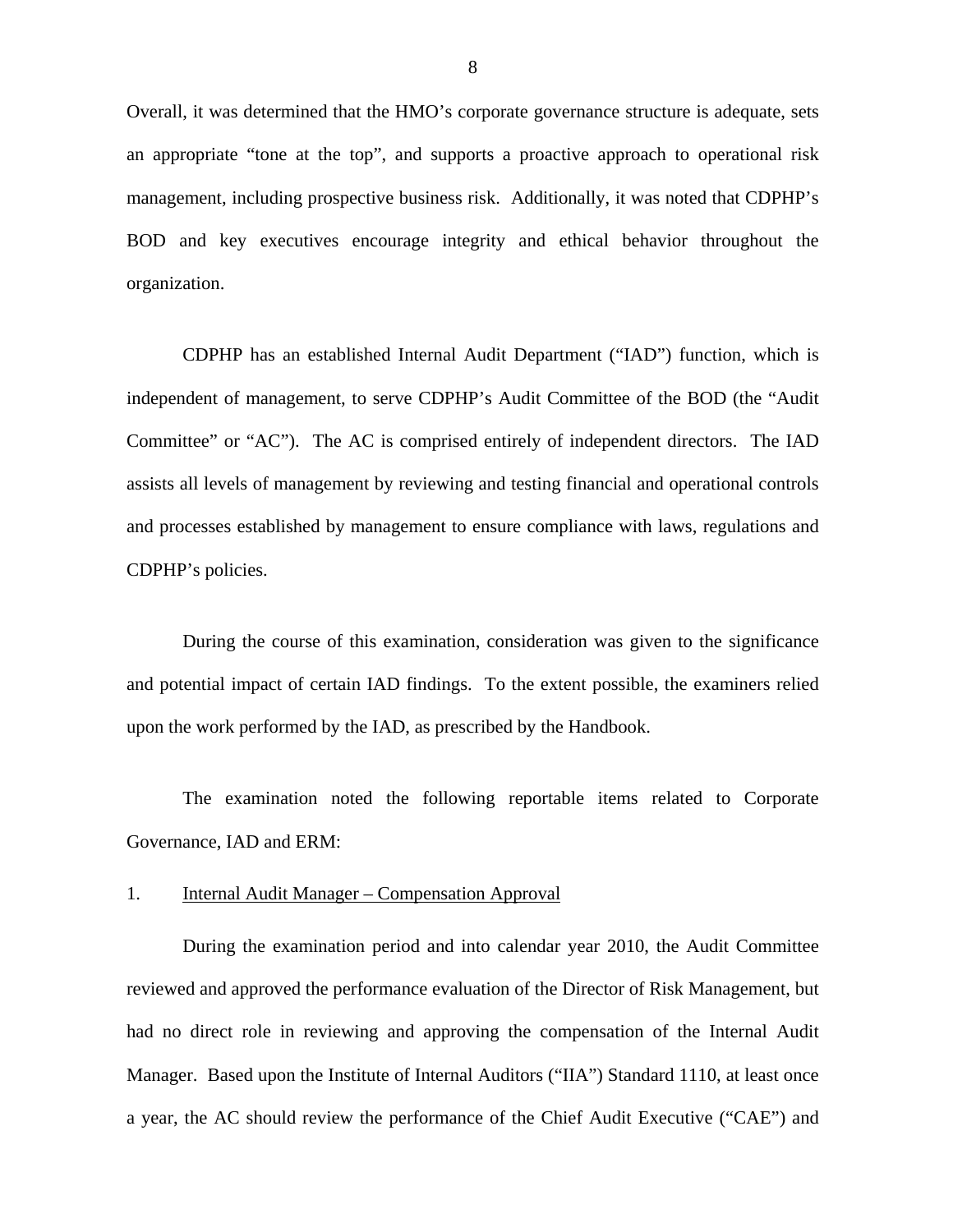approve this individual's annual compensation and salary adjustment. As CDPHP presently does not have a designated CAE, the examiners looked to apply this standard to the highest level IAD supervisor, noting the Internal Audit Manager's position constituted the most senior level IAD resource. It was noted that the responsibilities over the HMO's IT related audits did not lie with the Internal Audit Manager, but are duties that are delegated to CDPHP's Information Security Officer. CDPHP could not provide evidence documenting the approval of the Internal Audit Manager's compensation in the 2009 CDPHP AC minutes.

It is recommended that the Audit Committee be responsible for reviewing and approving the performance evaluation and the salary and variable compensation of the Internal Audit Manager. The AC should also consider reviewing and approving the salary and variable compensation of the Information Security Officer, since this role is responsible for performing Information Technology ("IT") internal audits.

#### 2. Internal Audit Department – Risk Assessment

Historically, the IAD conducted an annual overall risk assessment of the HMO based on nine (9) factors, as detailed in CDPHP's IAD Manual. However, the risk assessment process was not conducted for 2009, which conflicts with CDPHP's existing IAD standards.

The annual risk assessment is a requirement of one of the IIA's Performance Standards, which states the following:

> *"PS 2010.A1 – The internal audit activity's plan of engagements must be based on a documented risk assessment, undertaken at least annually. The input of senior management and the board must be considered in this process."*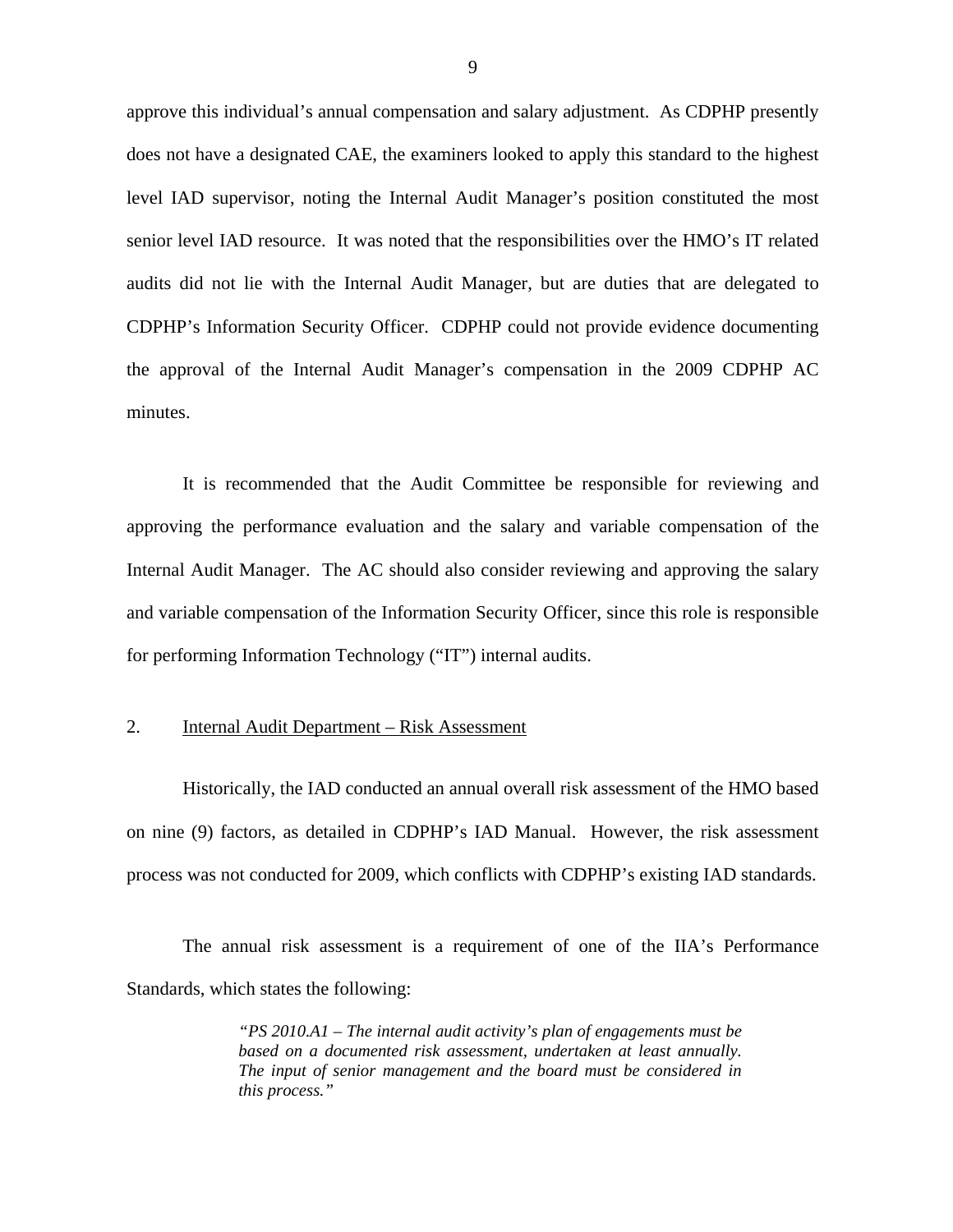In addition, areas that are rated by the IAD as "high" risk are not audited on an annual basis. The guidelines documented by CDPHP's IAD require "high" risk areas to be audited every two years; however, this condition has not been met.

In line with industry best practices, it is recommended that the IAD change its guidelines to require high risk areas be audited annually, instead of every two years. Concurrent with this change, it is recommended that the HMO begin conducting a corporate-wide risk assessment on an annual basis and ensure that high risk areas are audited annually.

#### 3. Integrated Audits with IT

There is no coordination and/or integration of internal audits between the financial and operational internal auditors and the IT internal auditors. Integrated audits are considered a best practice because they not only generally save time and money, but they also address business risk in terms of more integrated findings.

It is recommended that the IAD plan its audits to involve both financial and operational internal auditors along with IT internal auditors, so that the entire process has clearly defined common goals. This method of integrated planning will help ensure that the efforts of the operational and IT internal auditors support each other from the inception of the internal audit.

## 4. Segregation of Duties Within IT Security, IT Internal Audit and Internal Model Audit Rule (MAR) Testing

The HMO's organizational structure places responsibility for information security governance and IT internal audit with a single individual. In addition, this individual has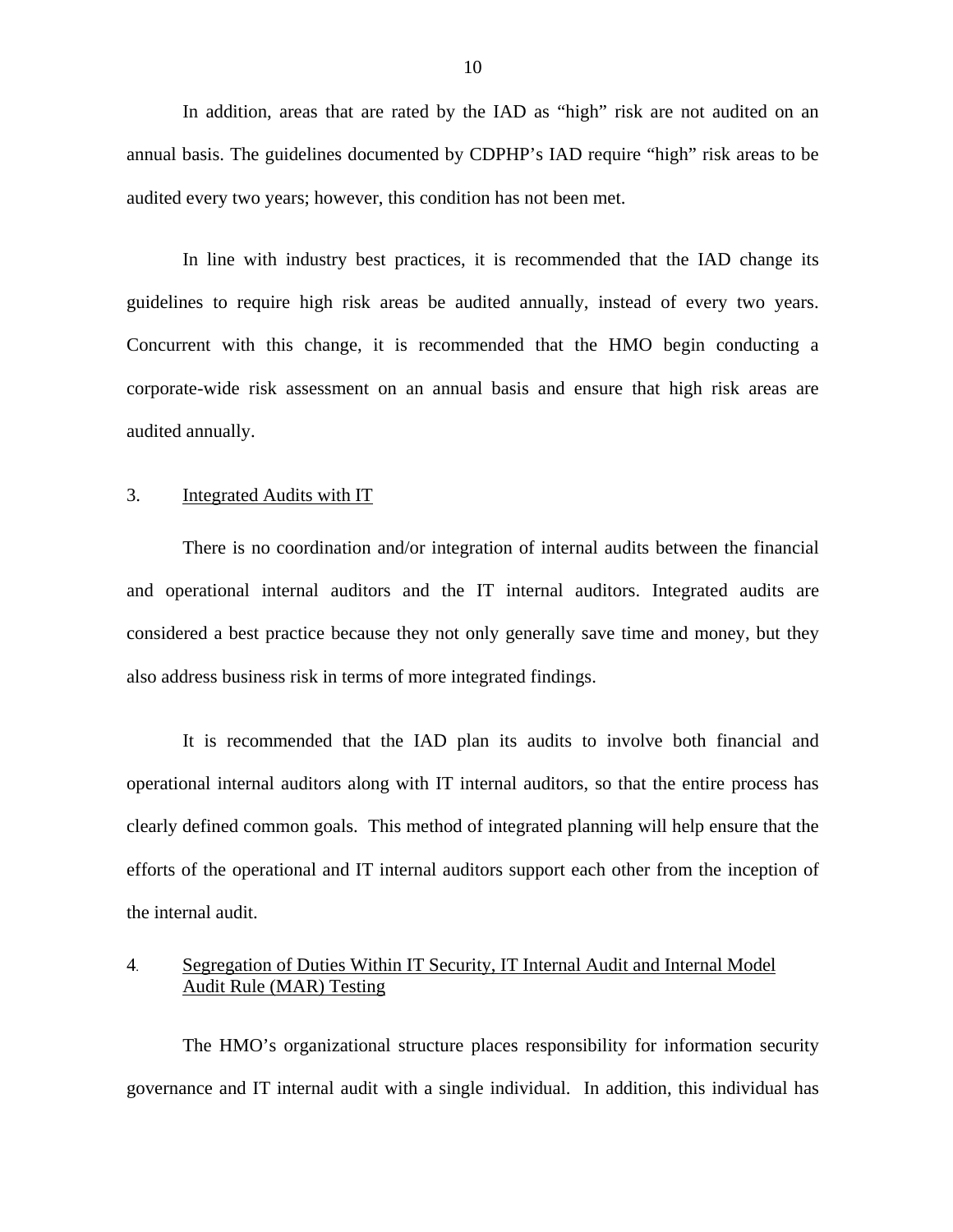considerable responsibility for managing the HMO's readiness efforts of Department Regulation No. 118 (11 NYCRR 89) ("Regulation 118"), which serves as the Department's implementation of the NAIC's Annual Financial Reporting Model Regulation ("Model Audit Rule", or ("MAR") for purposes of this report). This structure creates the potential for a conflict of interest across responsibilities. It was noted that operational aspects of information security lie outside of this organizational structure.

Per guidance from the Information Systems Audit and Control Association ("ISACA"):

> *"Audit independence is a critical component if a business wishes to have an audit function that can add value to the organization. The [internal] audit report and opinion must be free of any bias or influence if the integrity of the audit process is to be valued and recognized for its contribution to the organization's goals and objectives."*

This position is supported throughout the audit industry, including specific guidance from organizations such as the American Institute of Certified Public Accountants ("AICPA") and The Institute of Internal Auditors ("IIA"). Per the IIA website,

> *"The internal auditor occupies a unique position, he or she is employed by management but is also expected to review the conduct of management which can create significant tension since the internal auditor's independence from management is necessary for the auditor to objectively assess the management's action, but the internal auditor's dependence on management for employment is very clear; and to maintain objectivity, internal auditors should have no personal or professional involvement with or allegiance to the area being audited; and should maintain an un-biased and impartial mindset in regard to all engagements."*

It is recommended that the HMO assess its current organizational and staffing structure with consideration given to segregating responsibilities for information security governance, IT internal audit, and management of internal testing. This assessment should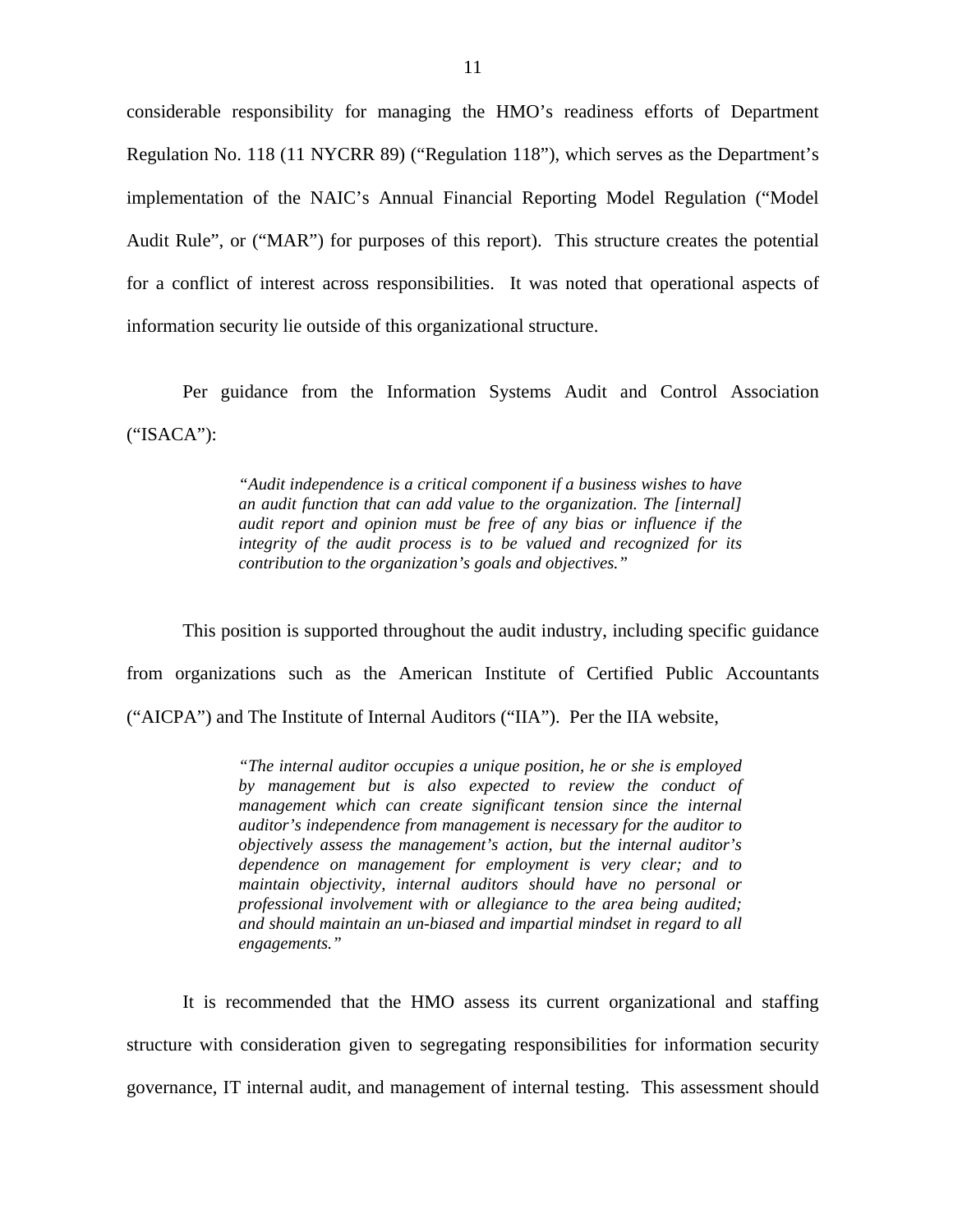<span id="page-13-0"></span>consider all aspects of information security governance and operations, IT internal audit and administrative responsibilities related to management's testing of controls.

#### C. Reinsurance

The HMO utilized two excess-of-loss reinsurance agreements, in order to limit its exposure to losses from catastrophic inpatient claims. At December 31, 2009, these reinsurance agreements were as follows:

- (i) Excess of loss reinsurance agreement with Carter Insurance Company, LTD ("Carter") of Hamilton, Bermuda, which is a 100% wholly-owned subsidiary of the HMO. Carter, which is not licensed or accredited as an authorized reinsurer in the State of New York, was organized and began operations on January 1, 2004, for the purpose of providing reinsurance coverage to the HMO and UBI. Carter assumes 85% of the inpatient hospital services up to \$725,000, in excess of \$400,000, for claims paid under CDPHP and UBI contracts.
- (ii) A second layer excess-of-loss reinsurance agreement with HCC Life Insurance Company ("HCC"), an unaffiliated accredited reinsurance carrier, which covers the Commercial HMO and Medicare Choice line of business. With certain exclusions and limitations, HCC assumes 90% of the inpatient hospital services after a \$725,000 deductible, subject to a maximum of \$2,000,000 of covered expenses, per member, per contract period.

Both reinsurance agreements contained the insolvency wording required by Section  $1308(a)(2)(A)(i)$  of the New York Insurance Law.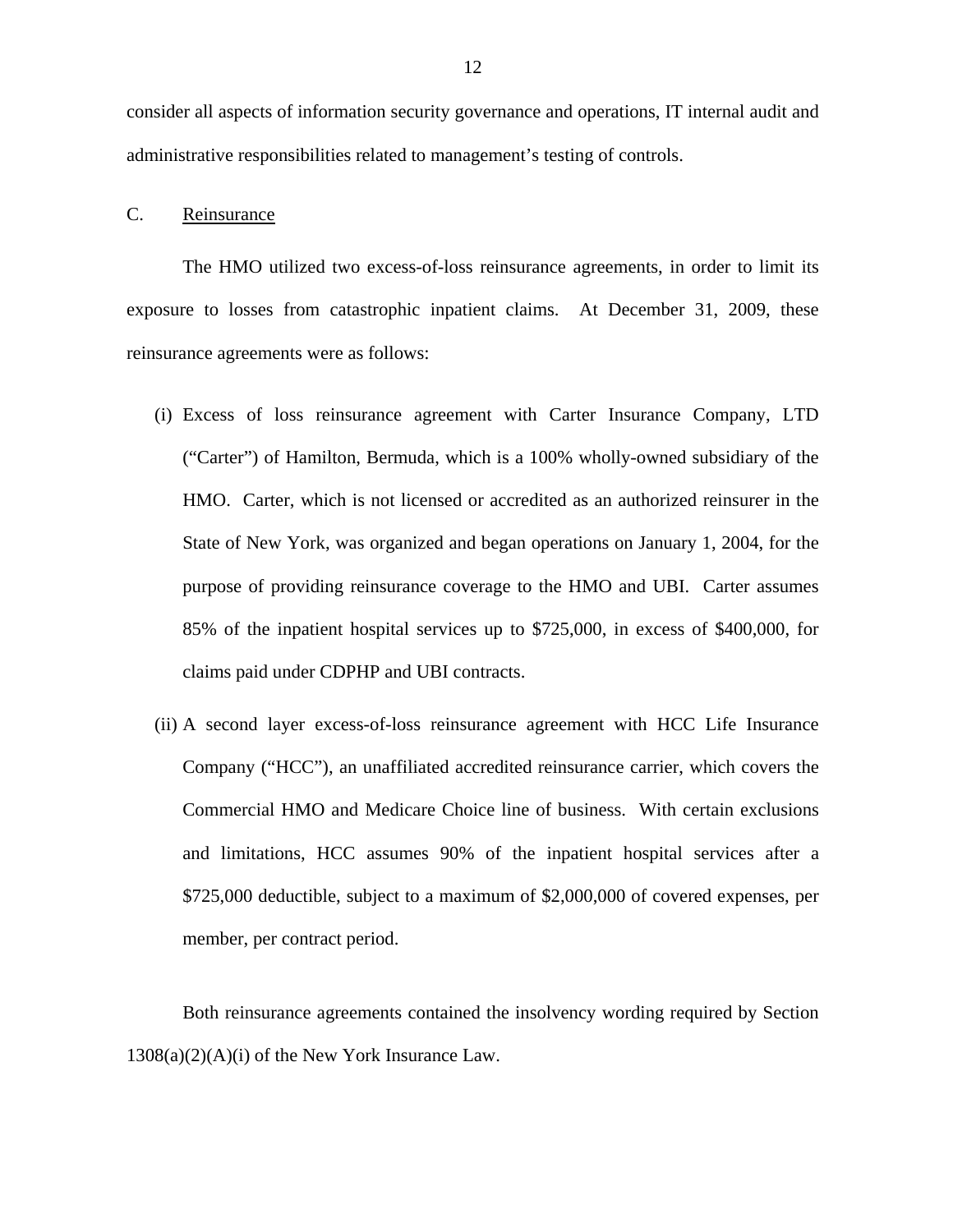#### D. Territory and Plan of Operation

The HMO's service area, as stated in its Certificate of Authority, as revised May 25, 2001, includes the following twenty-four (24) counties in the State of New York:

| Albany        | <b>Essex</b> | Montgomery | Schenectady |
|---------------|--------------|------------|-------------|
| <b>Broome</b> | Fulton       | Oneida     | Schoharie   |
| Chenango      | Greene       | Orange     | Tioga       |
| Columbia      | Hamilton     | Otsego     | Ulster      |
| Delaware      | Herkimer     | Rensselaer | Warren      |
| Dutchess      | Madison      | Saratoga   | Washington  |

The HMO provides a comprehensive prepaid health program by means of a network of participating physicians. Subscribers to the HMO select a participating physician who acts as their primary care physician. This physician refers members to other participating HMO physicians when particular medical specialties are required. Except for services specifically excluded or limited in the HMO's contracts or riders, there is no limit to duration, frequency or type of health care provided, as long as the care is directly provided or pre-authorized by the HMO's medical director and/or the primary care physician.

Inpatient hospital services are rendered as directed by the HMO's participating physicians. The HMO pays hospital charges through direct hospital billing. Out-of-area emergency care is provided for in the subscriber contracts.

The HMO's member enrollment as of December 31 for the years under examination was as follows:

|                | 2005        | 2006      | 2007       | 2008       | 2009       |
|----------------|-------------|-----------|------------|------------|------------|
| <b>Members</b> | 254,265     | 260,170   | 250,793    | 249.461    | 241,086    |
| % change       | $(14.44\%)$ | $+2.32\%$ | $(3.60\%)$ | $(0.53\%)$ | $(3.36\%)$ |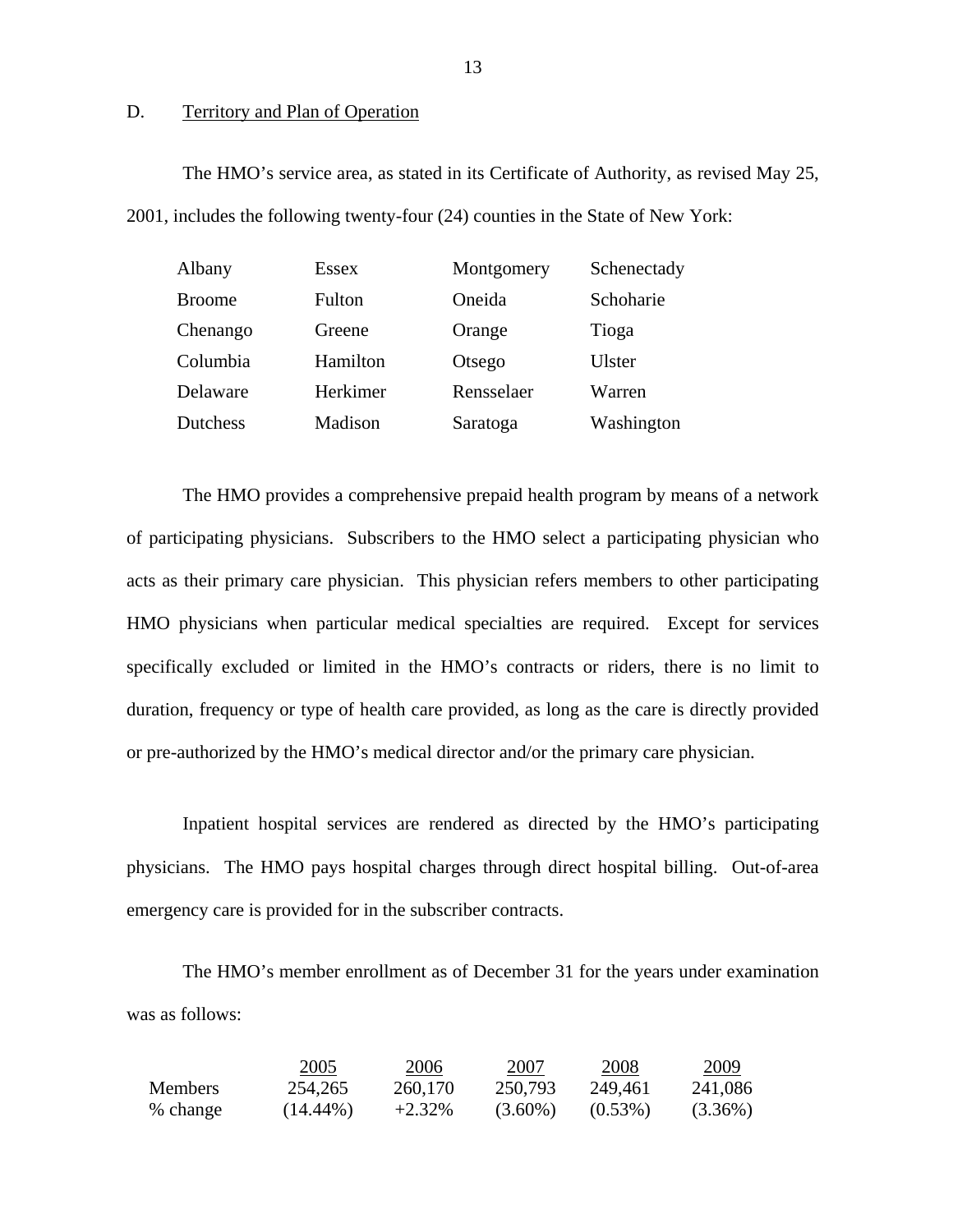In addition to its Commercial HMO coverage offered to employer groups and nonsubsidized individuals, the HMO offers Medicare Advantage, Medicaid, Family Health Plus, Healthy New York and Child Health Plus. The enrollment that corresponds to these various lines of business during the examination period was as follows:

|                         | 2005    | 2006    | 2007    | 2008    | 2009    |
|-------------------------|---------|---------|---------|---------|---------|
| Medicare                | 10,444  | 11,663  | 13,626  | 19,620  | 21,276  |
| Medicaid                | 36,907  | 35,548  | 40,968  | 43,889  | 52,048  |
| Family Health Plus      | 6,130   | 6,665   | 6,500   | 5,517   | 4,786   |
| Child Health Plus       | 14,925  | 18,425  | 18,230  | 17,729  | 18,673  |
| <b>Healthy New York</b> | 6,197   | 5,888   | 6,723   | 8,379   | 9,083   |
| Commercial, HMO only    | 179,662 | 181,981 | 164,746 | 154,327 | 135,220 |
| Totals                  | 254,265 | 260,170 | 250,793 | 249,461 | 241,086 |

the Superintendent, are applicable to all enrollees. The HMO does business through the use of an internal sales force, as well as through the utilization of independent agents and brokers. Community rated premiums, as such term is defined in Section 4317(a) of the New York Insurance Law, and as filed with

The following table displays CDPHP's net admitted assets, capital and surplus, net premium income and net income during the period under examination:

| Year | Net Admitted<br>Assets | Capital and<br><b>Surplus</b> | Net Premium<br>Income | Net Income   |
|------|------------------------|-------------------------------|-----------------------|--------------|
| 2009 | \$404,455,968          | \$230,310,025                 | \$1,025,074,140       | \$30,698,334 |
| 2008 | 345,855,556            | 206,531,049                   | 960,443,043           | 14,377,246   |
| 2007 | 338, 340, 592          | 209,319,373                   | 886, 673, 853         | 38, 348, 766 |
| 2006 | 301,525,096            | 179,882,607                   | 844,040,951           | 34,450,486   |
| 2005 | 259,708,741            | 147, 193, 124                 | 772,746,626           | 24,638,084   |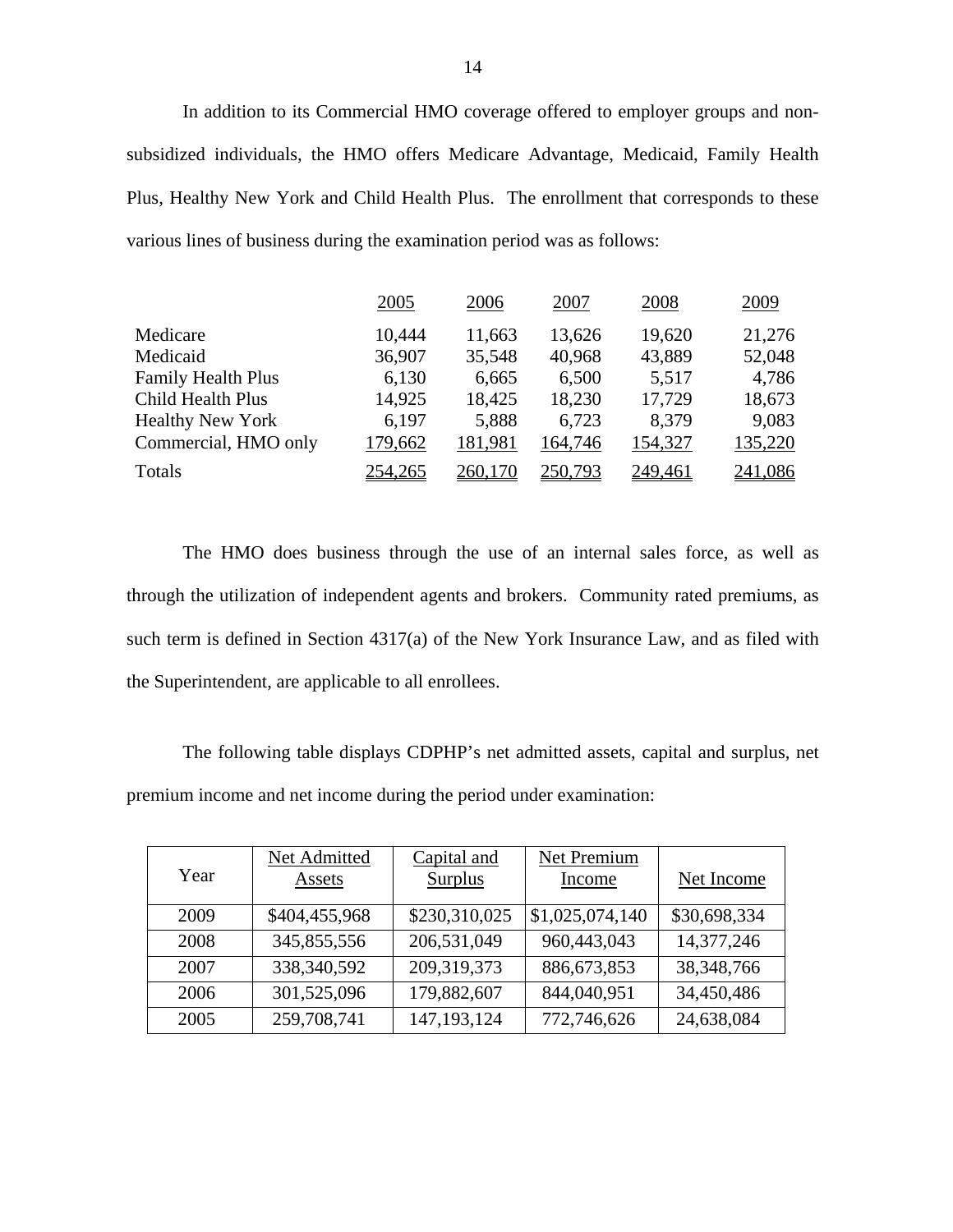#### <span id="page-16-0"></span>E. Holding Company System

The following chart depicts the HMO's holding company system as of December 31, 2009:



Below is a description of each entity's organizational structure and operating activities:

#### (i) CDPHP Universal Benefits, Inc. ("UBI")

UBI was incorporated on February 28, 1997, under Section 402 of the Not-for-Profit Corporation Law and was licensed on August 14, 1997, pursuant to the provisions of Article 43 of the New York Insurance Law. UBI is an indemnity carrier, initially offering the outof-network portion of the Point-of-Service product for which CDPHP provides in-network benefits. UBI also offers stand-alone indemnity coverage such as Preferred Provider Option and Exclusive Provider Option contracts.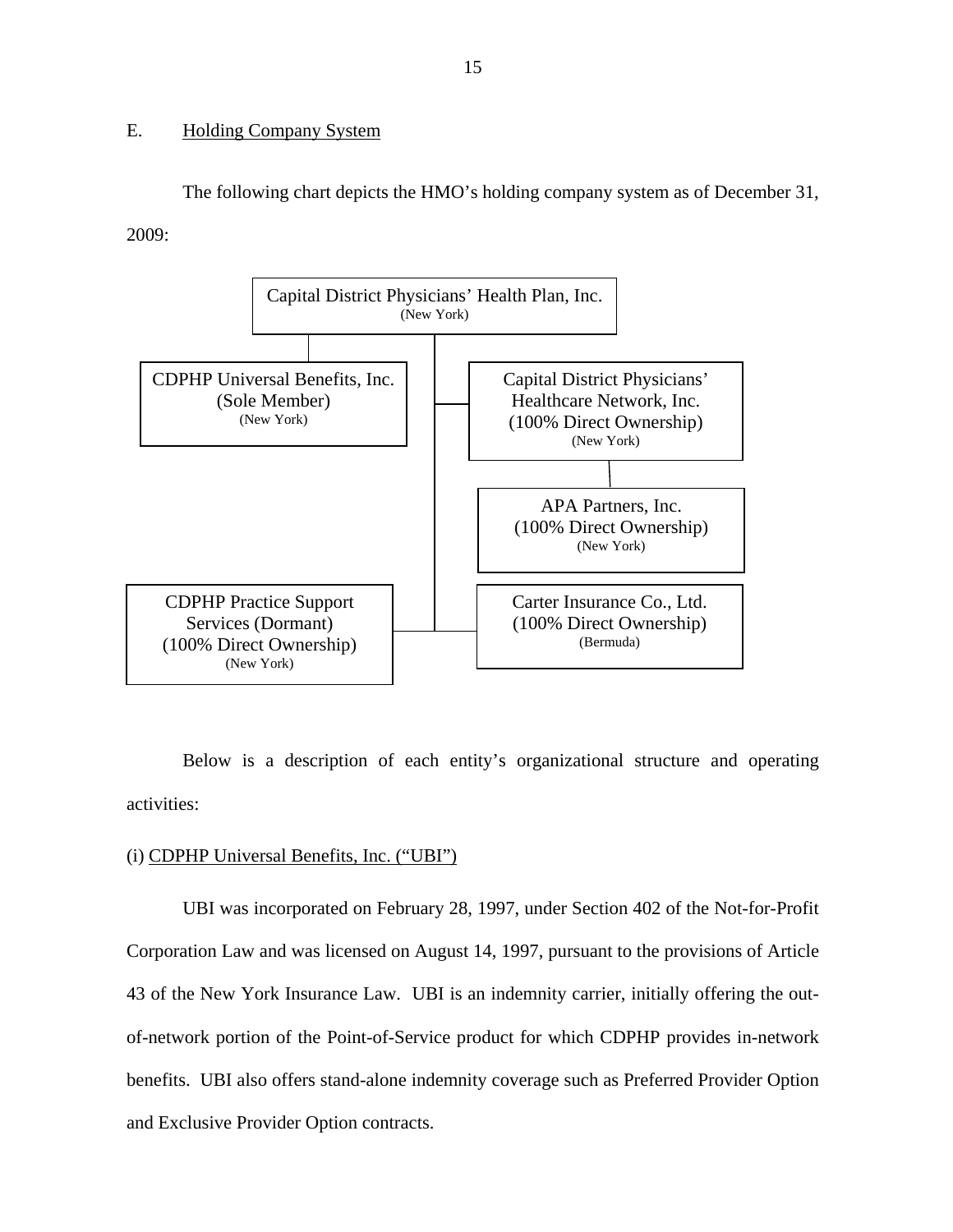CDPHN, a wholly-owned subsidiary of CDPHP, was incorporated on June 14, 1991. CDPHN was organized for the purpose of providing managed care and administrative support services to self-insured employers. The reported net equity for CDPHP in its CDPHN subsidiary as of December 31, 2009 was \$806,877.

#### (iii) APA Partners, Inc. ("APA")

During 2004, CDPHN acquired APA Partners, Inc., which provides third-party administrative services. During 2008, the HMO's BOD approved management's plan that beginning in 2010, APA would no longer accept new contracts for dental or vision insurance benefits or third-party administrators services under the APA Brand. During the transition and thereafter, the operations and future offerings of dental and vision benefits will be transferred to CDPHN, parent of APA. Third-party administrator benefits will no longer be offered beginning in 2010, with the potential of some benefits terminating during 2011.

#### (iv) CDPHP Practice Support Services ("PSS")

PSS is a wholly-owned subsidiary of CDPHP, which was incorporated on May 9, 1994. PSS was organized for the purpose of providing management support services to participating providers. PSS became dormant in 1997; therefore, it did not conduct business during the examination period.

<sup>(</sup>ii) Capital District Physicians' Healthcare Network, Inc. ("CDPHN")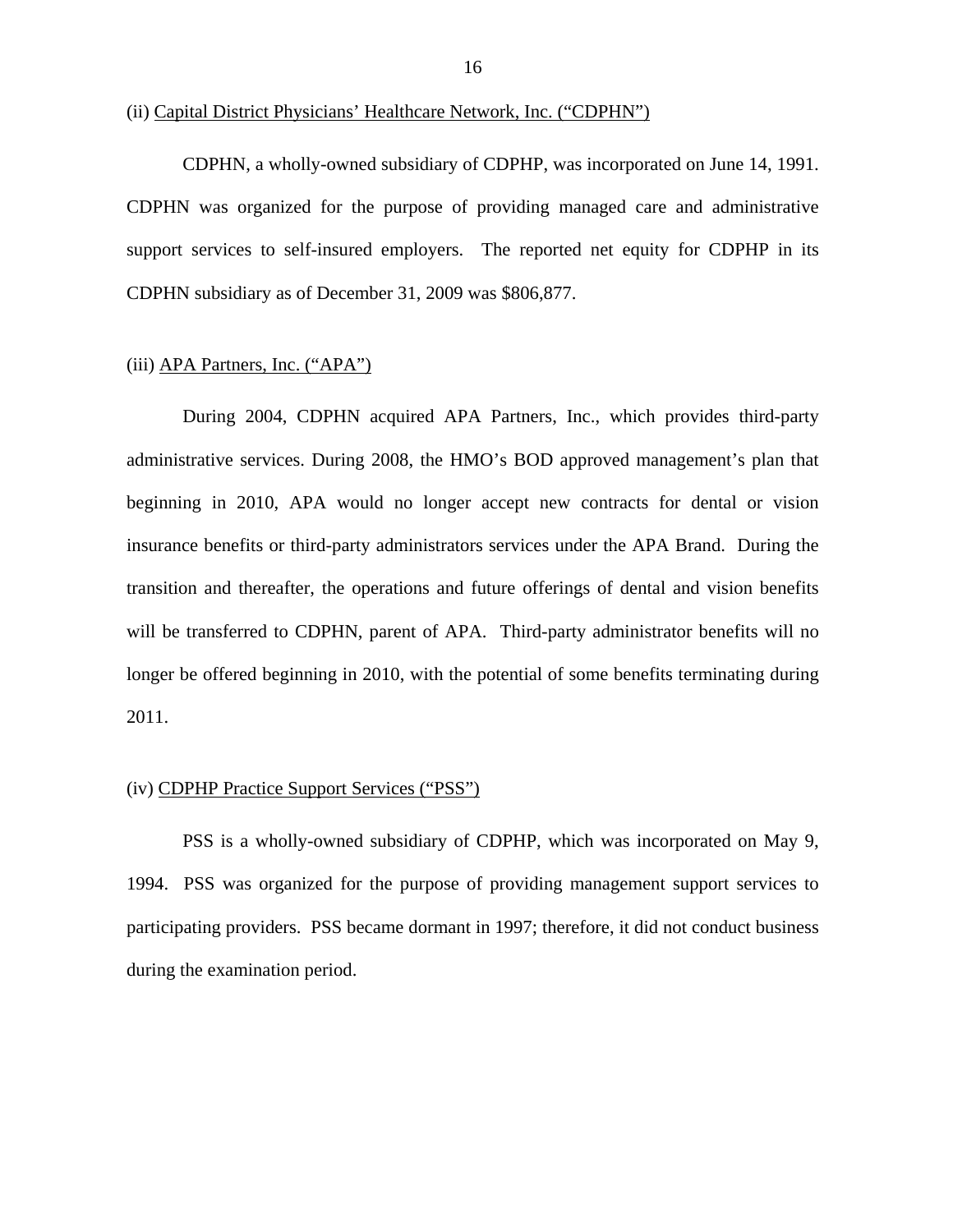#### (v) Carter Insurance Company, Ltd. ("Carter")

Carter, an unauthorized reinsurer, was incorporated in November 2003, in Bermuda as a for-profit corporation and began operations on January 1, 2004. The HMO made a capital contribution of \$1,000,000 in this subsidiary during November 2003 and received in return 120,000 shares of stock, which represents 100% of common stock issued. At the examination date, Carter was valued at \$1,903,474 by the HMO, which represented the net equity of Carter at such date.

The HMO maintains administrative service agreements with its subsidiaries, CDPHP Universal Benefits, Inc. ("UBI") and Capital District Physicians' Healthcare Network, Inc. ("CDPHN"), whereby various services are provided to the subsidiaries by the HMO. These services include, but are not limited to: financial, legal, internal operations, management information systems, marketing, consultation, utilization review services, claims administration, developing, revising, and refining new health care services products, systems, policies and overall administration. The aforementioned agreement between CDPHP and UBI, was approved by the Department on February 2, 2006.

As established by the administrative service agreements, premiums for the subsidiaries are collected by CDPHP and disbursed to the subsidiaries on a monthly basis. The agreements also establish the requirement that the HMO be reimbursed monthly for actual costs incurred. The inter-company payables and receivables were settled in a timely manner.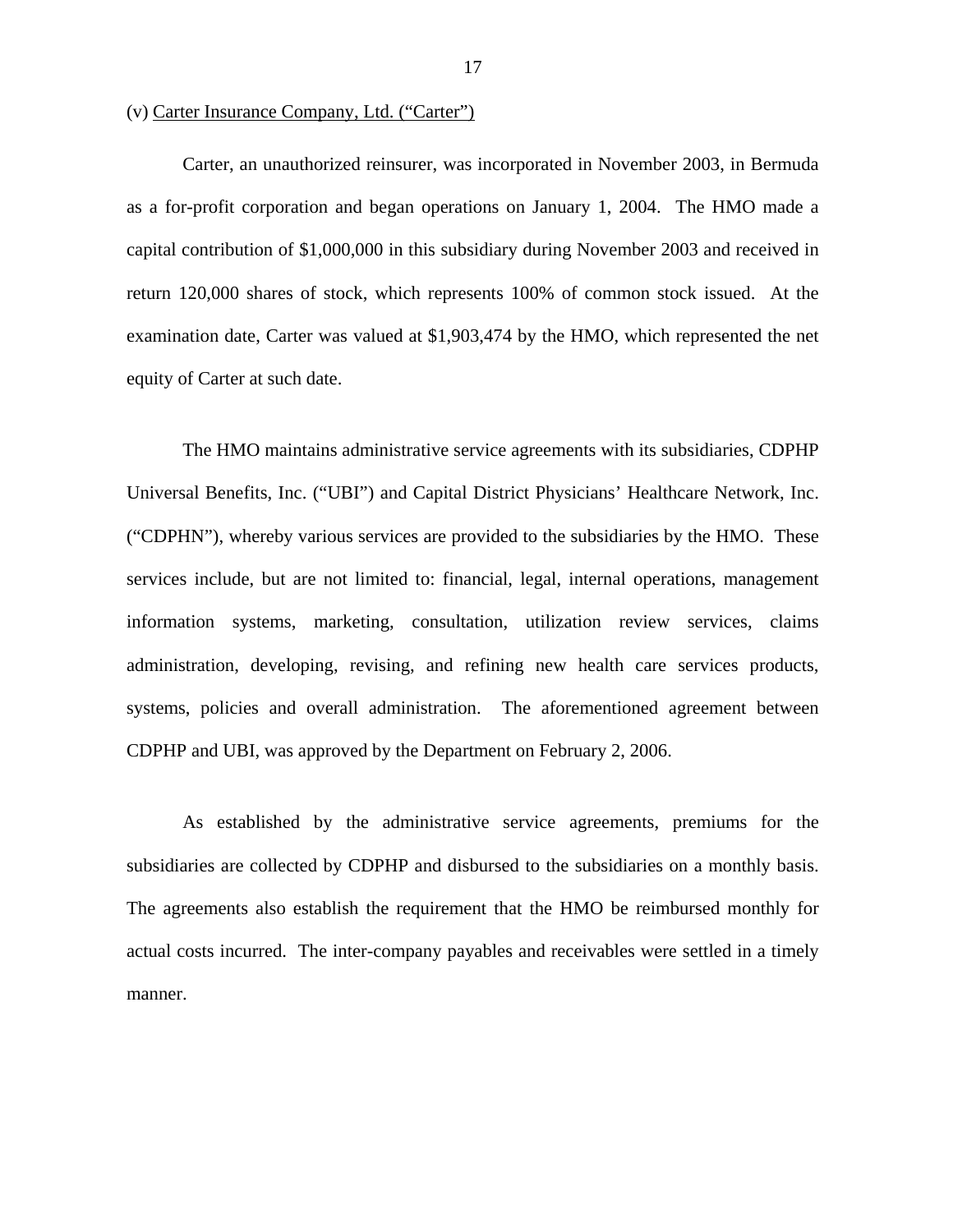#### <span id="page-19-0"></span>F. Accounts and Records

Per the 2009 NAIC Handbook, in order to complete an examination under the riskfocused examination ("RFE") approach, examiners must consider and evaluate the HMO's established risk management processes. Understanding how the HMO identifies, controls, monitors, evaluates and responds to risks enhances the examiner's consideration of current and prospective risk areas and assists with the appropriate determination of detailed examination procedures that should be performed in Phase 5 (Substantive Examination Procedures) of the RFE approach.

Under the RFE approach, and in compliance with the Sarbanes-Oxley Act of 2002, for public companies and in accordance with the new risk assessment standards (in particular Statement of Auditing Standards ("SASs") 109 and 110), and Department Regulation No. 118, required for private companies, documentation of the internal controls must be available for review. The extent of documentation pertaining to a company's risk mitigation strategies varies based on the size and structure of the company and of its holding company group.

Further under the RFE approach, all available information should be considered and evaluated for each examination. Examiners are not expected to create internal control documentation if it is not present at the company at the onset of the examination.

Regardless of the documentation available, the examiner should determine whether effective controls are in place and adequately mitigate the identified risks. In instances where the examiner can preliminarily determine and document that effective controls do not exist, or would be inefficient to test, no control testing would be required.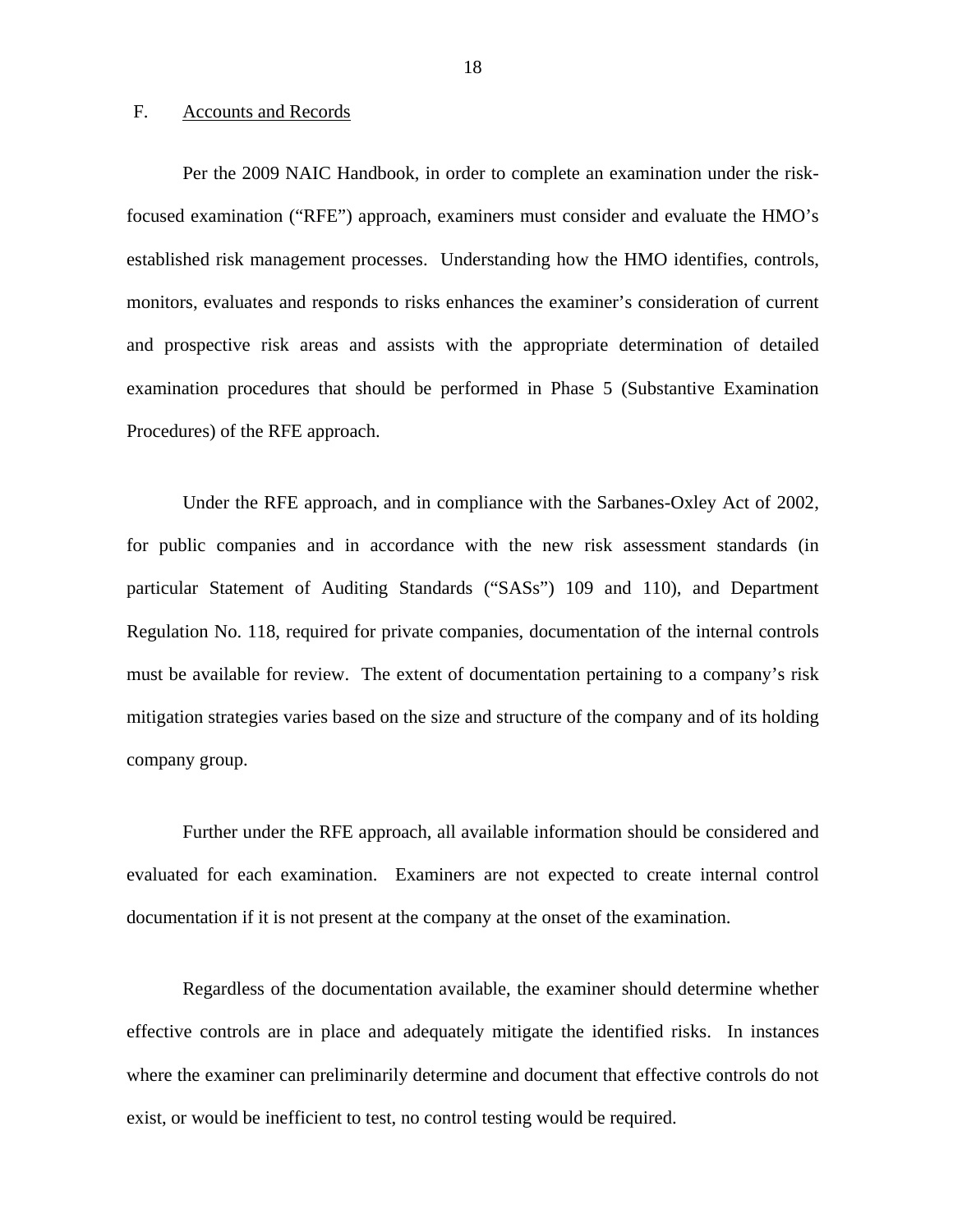The examiners considered the HMO's internal control environment, including the Information Technology General Controls ("ITGC"). In particular, the examiners considered certain ITGC control weaknesses and gaps, identified by the HMO during calendar year 2010, as part of its Department Regulation No. 118 compliance efforts, which were determined to likely have existed as of December 31, 2009 and prior. As a result, the examiners used professional judgment and determined there was a high likelihood it would be inefficient to test the operating effectiveness of the internal controls relating to the HMO's key functional areas for the examination period. Accordingly, the examination team took a non-controls reliance strategy for the current financial examination period that covers January 1, 2005 through December 31, 2009. Therefore, the examiners did not test controls in Phase 3 (Risk Mitigation Strategy/Controls Assessment) of the RFE and, for the purposes of determining residual risk, concluded that the internal control environment for the key functional activities (e.g., significant processes) could not be relied upon.

During 2010, the HMO began implementing changes to strengthen its internal control environment in order to mitigate the risks in the key functional activities as part of the HMO's compliance with Department Regulation No. 118.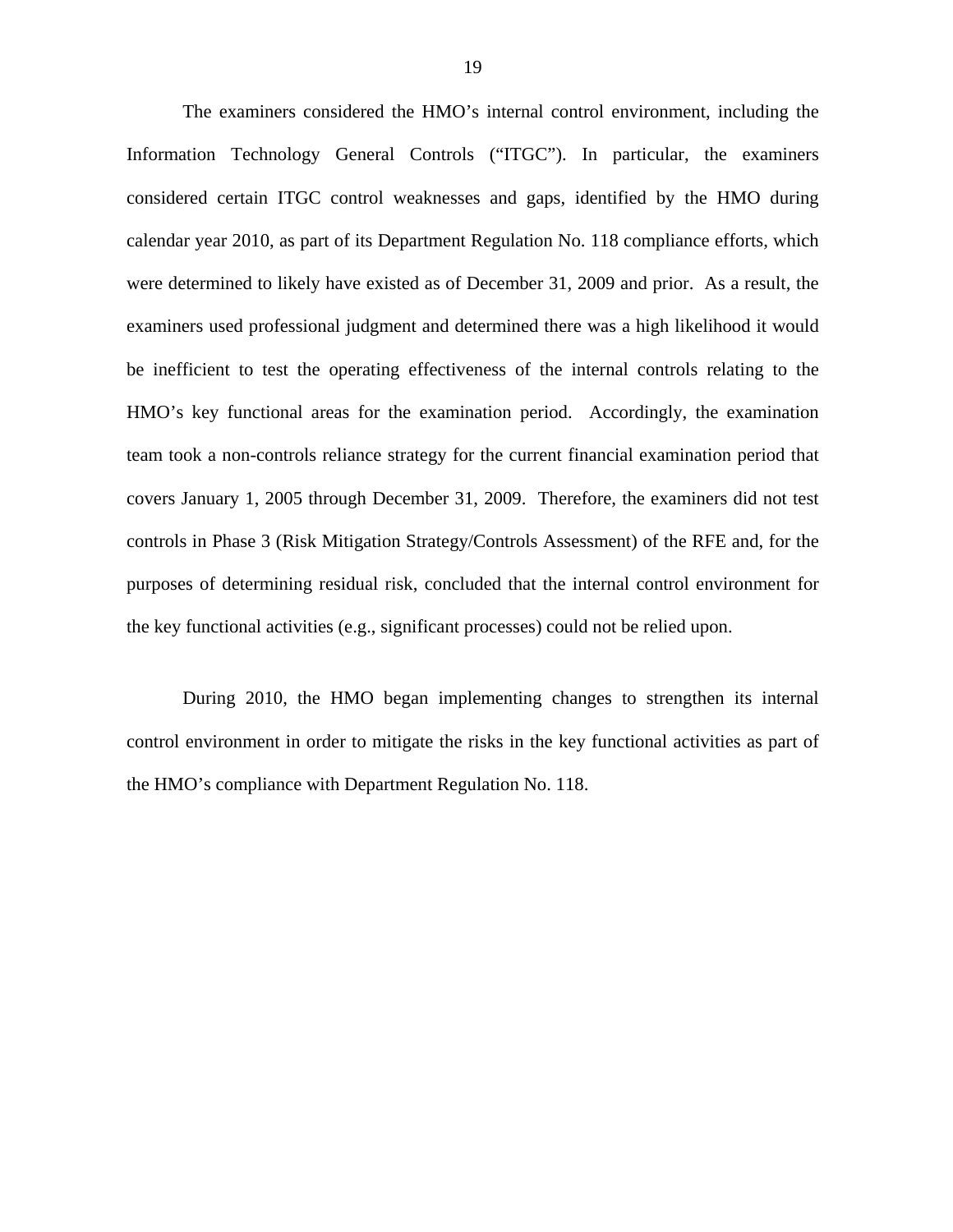## **3. FINANCIAL STATEMENTS**

## A. Balance Sheet

The following compares the assets, liabilities and capital and surplus as determined by this examination with those reported by CDPHP in its filed annual statement as of December 31, 2009:

|                                                                                            |                |               | <b>Surplus</b><br>Increase/ |
|--------------------------------------------------------------------------------------------|----------------|---------------|-----------------------------|
| <b>Assets</b>                                                                              | Examination    | <b>HMO</b>    | Decrease)                   |
|                                                                                            |                |               |                             |
| <b>Bonds</b>                                                                               | \$199,373,872  | \$199,373,872 |                             |
| Common stocks                                                                              | 7,064,169      | 7,064,169     |                             |
| Cash and cash equivalents                                                                  | 65,300,116     | 65,300,116    |                             |
| Short-term investments                                                                     | 6,896,095      | 6,896,095     |                             |
| Other invested assets                                                                      | 22,330,910     | $\Omega$      | \$22,330,910                |
| Interest income due and accrued                                                            | 1,950,398      | 1,950,398     |                             |
| Uncollected premiums and agents'<br>balances in the course of                              |                |               |                             |
| collection                                                                                 | 46,264,182     | 46,264,182    |                             |
| Deferred premiums, agents'<br>balances and installments<br>booked but deferred and not yet |                |               |                             |
| due                                                                                        | 596,507        | 596,507       |                             |
| Accrued retrospective premiums<br>Amounts recoverable from                                 | (375, 698)     | (375, 698)    |                             |
| reinsurers                                                                                 | 915,312        | 915,312       |                             |
| Electronic data processing                                                                 |                |               |                             |
| equipment and software                                                                     | 43,188,413     | 43,188,413    |                             |
| Amounts due from parents,                                                                  |                |               |                             |
| subsidiaries and affiliates                                                                | 1,600,021      | 1,600,021     |                             |
| Healthcare and other amounts<br>receivable                                                 | 9,351,671      | 9,351,671     |                             |
| CDPHP-UBI surplus notes<br>receivable                                                      | $\overline{0}$ | 22,330,910    | (22, 330, 910)              |
| <b>Total assets</b>                                                                        | \$404,455,968  | \$404,455,968 |                             |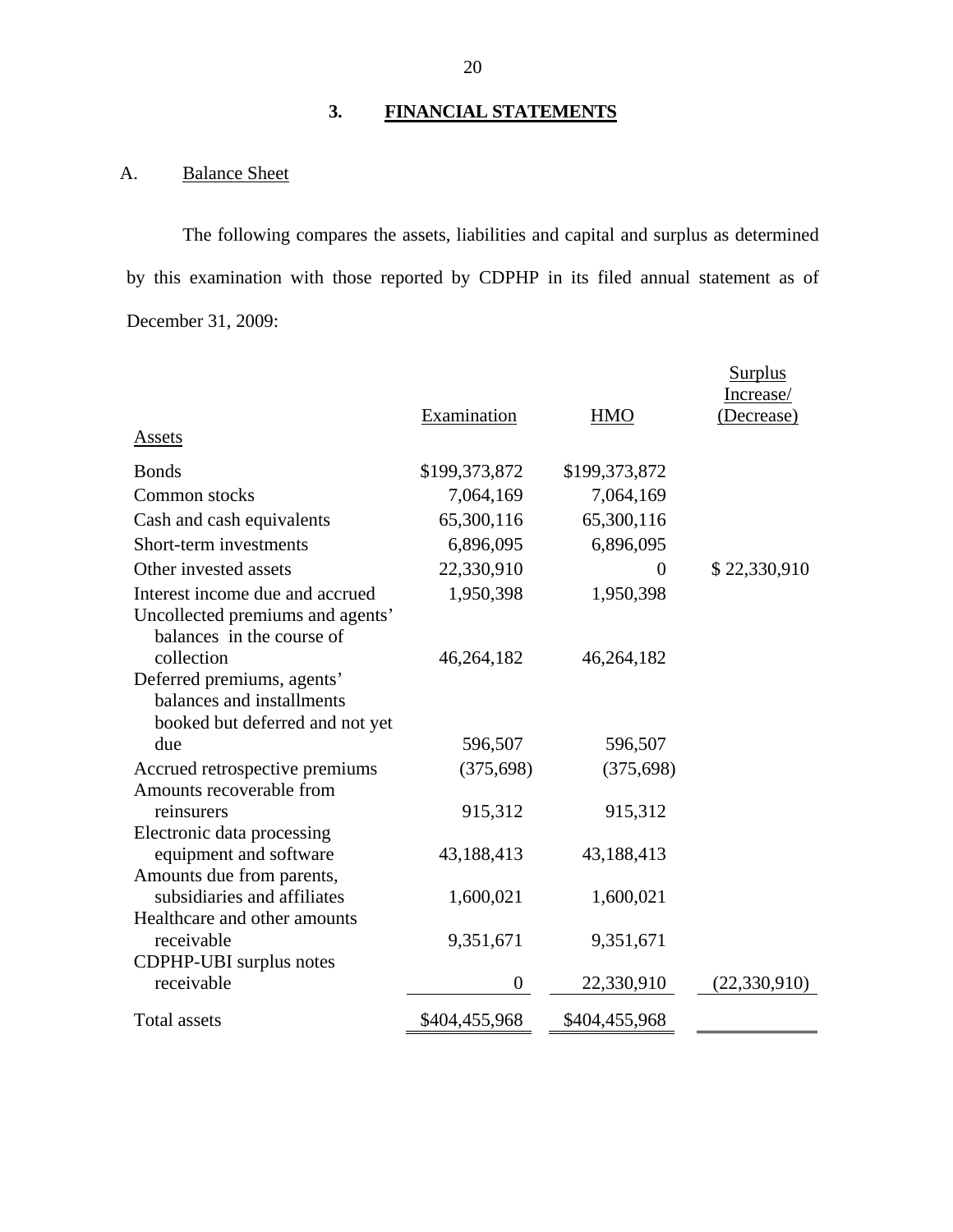| Liabilities                                           | Examination      | <b>HMO</b>    | <b>Surplus</b><br>Increase/<br>(Decrease) |
|-------------------------------------------------------|------------------|---------------|-------------------------------------------|
| Claims unpaid<br>Accrued medical incentive pool       | \$101,703,454    | \$101,703,454 |                                           |
| and bonus amounts<br>Unpaid claims adjustment         | 3,538,415        | 3,538,415     |                                           |
| expenses                                              | 2,147,283        | 2,147,283     |                                           |
| Premiums received in advance                          | 14,660,592       | 14,660,592    |                                           |
| General expenses due and accrued                      | 34,473,392       | 34,473,392    |                                           |
| Amounts due to parent,<br>subsidiaries and affiliates | 17,622,807       | 17,622,807    |                                           |
| <b>Total liabilities</b>                              | \$174,145,943    | \$174,145,943 |                                           |
| <b>Capital and Surplus</b>                            |                  |               |                                           |
| New York State contingency                            |                  |               |                                           |
| reserves                                              | 97,581,656<br>S. | \$97,581,656  |                                           |
| Unassigned funds                                      | 132,728,369      | 132,728,369   |                                           |
| Total capital and surplus                             | \$230,310,025    | \$230,310,025 |                                           |
| Total liabilities, capital and surplus                | \$404,455,968    | \$404,455,968 |                                           |
|                                                       |                  |               |                                           |

 contingency. Note 1: The HMO is not subject to audits by the Internal Revenue Service based on its existing tax exempt status, which will continue as long as, its business of providing health insurance coverage remains as CDPHP's predominant business operation. Accordingly, the HMO has never undergone any IRS audits since its inception. The examiners are unaware of any potential exposure of the HMO to any tax assessment and no liability has been established herein relative to such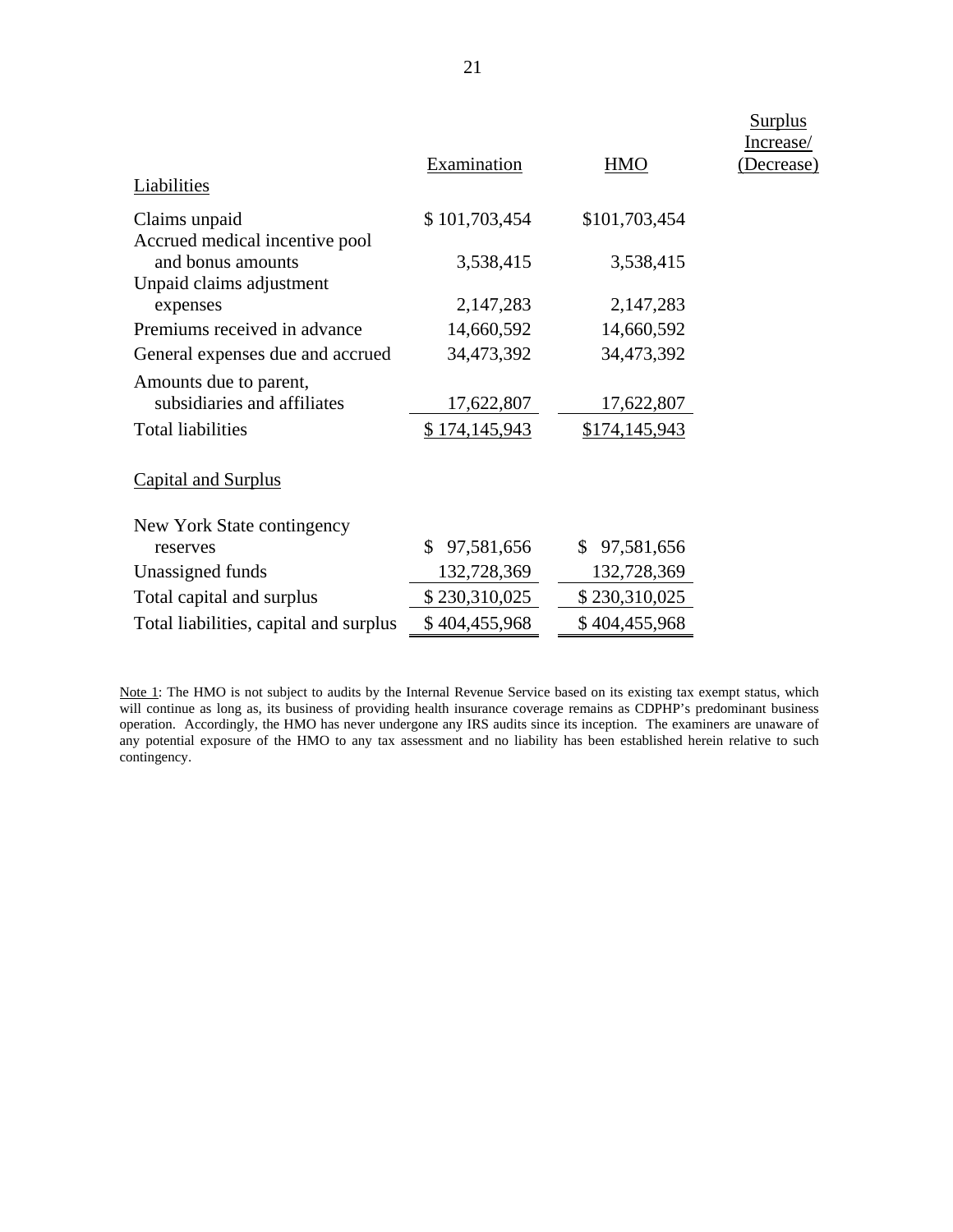B. Statement of Revenue and Expenses and Capital and Surplus

Capital and surplus increased \$106,552,246 during the five-year examination period,

January 1, 2005 through December 31, 2009, detailed as follows:

| Revenue                                               |                        |                    |
|-------------------------------------------------------|------------------------|--------------------|
| Premium income                                        |                        | \$4,488,978,613    |
| Hospital and medical expenses                         |                        |                    |
| Hospital / medical benefits                           | \$2,907,399,366        |                    |
| Other professional services                           | 153,148,816            |                    |
| Emergency room and out of area                        | 102,217,874            |                    |
| Prescription drugs                                    | 634,006,603            |                    |
| Regulatory charges                                    | 122,391,309            |                    |
| Incentive pool, withheld adjustments and              |                        |                    |
| bonus amounts                                         | 19,496,741             |                    |
| Net reinsurance recoveries                            | (29, 591, 139)         |                    |
| Total hospital and medical benefits                   | <u>\$3,909,069,570</u> |                    |
| Claims adjustment expenses                            | 191,369,851            |                    |
| General administrative expenses                       | 291,745,607            |                    |
| Increase in reserves for life and accident            |                        |                    |
| and health contracts                                  | (1,643,634)            |                    |
| Total underwriting deductions                         |                        | \$4,390,541,394    |
| Net underwriting gain                                 |                        | \$<br>98, 437, 219 |
| Net investment income earned                          | 46,418,610             |                    |
| Net realized capital gains                            | (2,342,913)            |                    |
| Net investment income                                 |                        | 44,075,697         |
| Net income before federal and foreign<br>income taxes |                        | \$<br>142,512,916  |
| Federal and foreign income taxes<br>incurred          |                        | $\theta$           |
| Net income                                            |                        | \$<br>142,512,916  |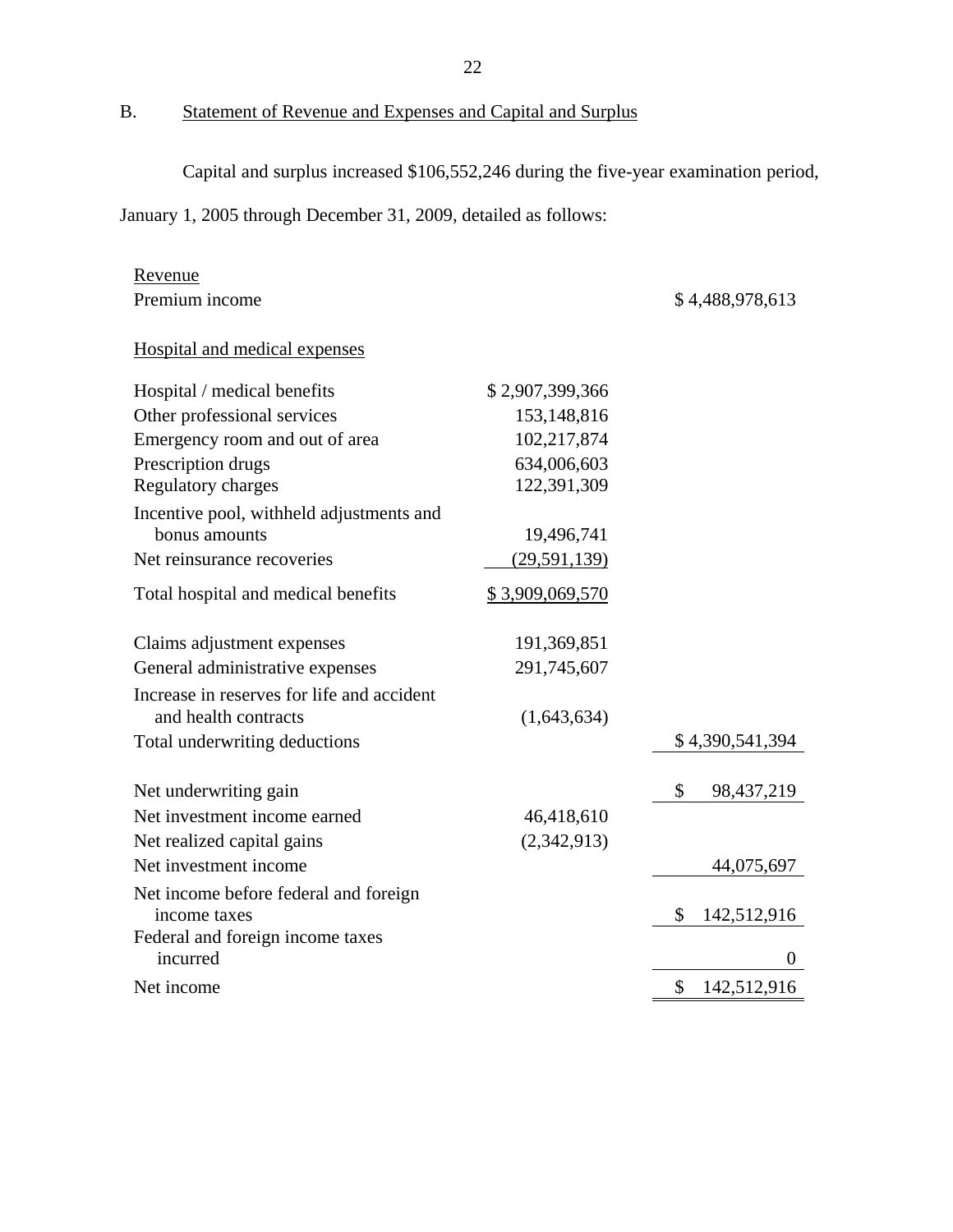Changes in Capital and Surplus

| Capital and surplus, per report on   |  |
|--------------------------------------|--|
| examination, as of December 31, 2004 |  |

examination, as of December 31, 2004 \$ 123,757,779

|                                           | Gains in       | Losses in      |               |
|-------------------------------------------|----------------|----------------|---------------|
|                                           | <b>Surplus</b> | <b>Surplus</b> |               |
|                                           |                |                |               |
| Net income                                | \$142,512,916  |                |               |
| Net change in unrealized capital gains    |                |                |               |
| and (losses)                              |                | \$14,798,124   |               |
| Change in non-admitted assets             |                | 22,528,467     |               |
| Aggregate write-ins for gains (or losses) |                |                |               |
| to surplus                                | 1,365,921      |                |               |
| Net change in capital and surplus         |                |                | \$106,552,246 |
| Capital and surplus, per report on        |                |                |               |
| examination, as of December 31, 2009      |                |                | \$230,310,025 |

#### **4. SURPLUS NOTES RECEIVABLE**

The examiners have reclassified the HMO's investment in UBI's Surplus Notes Receivable ("CDPHP-UBI surplus notes receivable"). CDPHP recorded the Surplus Notes as an "aggregate write-in for other than invested assets" in its balance sheet as of December 31, 2009. According to the NAIC Annual Statement Instructions, the Surplus Notes should have been recorded in Schedule BA: Other Invested Assets.

It is recommended that the HMO record its Surplus Notes Receivable on Schedule BA of its Annual Statement on a going forward basis.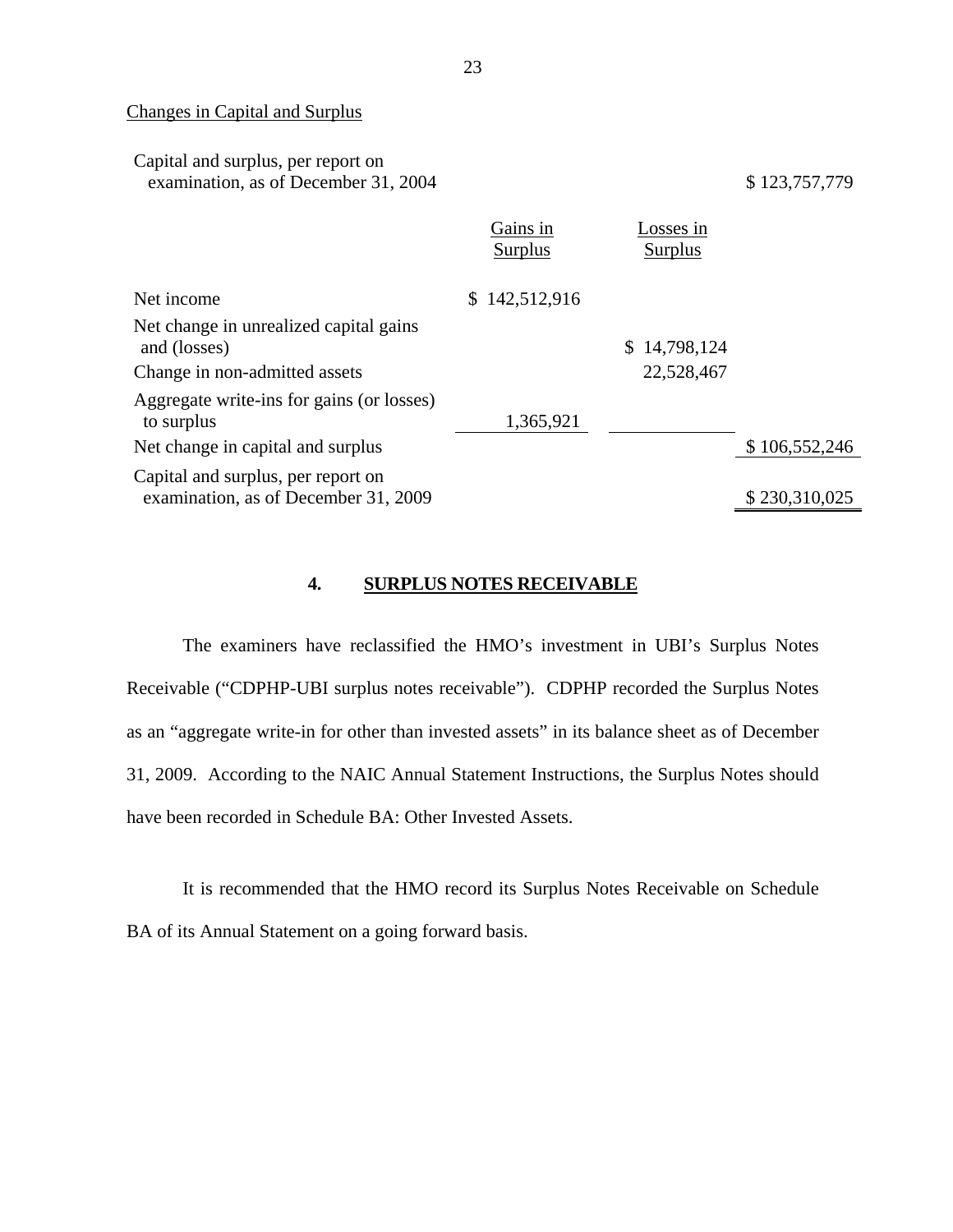#### **5. CLAIMS UNPAID**

<span id="page-25-0"></span> The examination liability of \$101,703,454 for the above captioned account is the same as the \$101,703,454 amount reported by the HMO in its filed annual statement as of December 31, 2009.

The examination analysis of the claims unpaid reserve was conducted in accordance with generally accepted actuarial principles and practices and was based on statistical information contained in the HMO's internal records and in its filed annual statements as verified by the examiners.

The examination reserve was based upon actual payments made through a point in time, plus an estimate for claims remaining unpaid at that date. Such estimate was calculated based on actuarial principles, which utilized the HMO's experience in projecting the ultimate cost of claims incurred on or prior to December 31, 2009.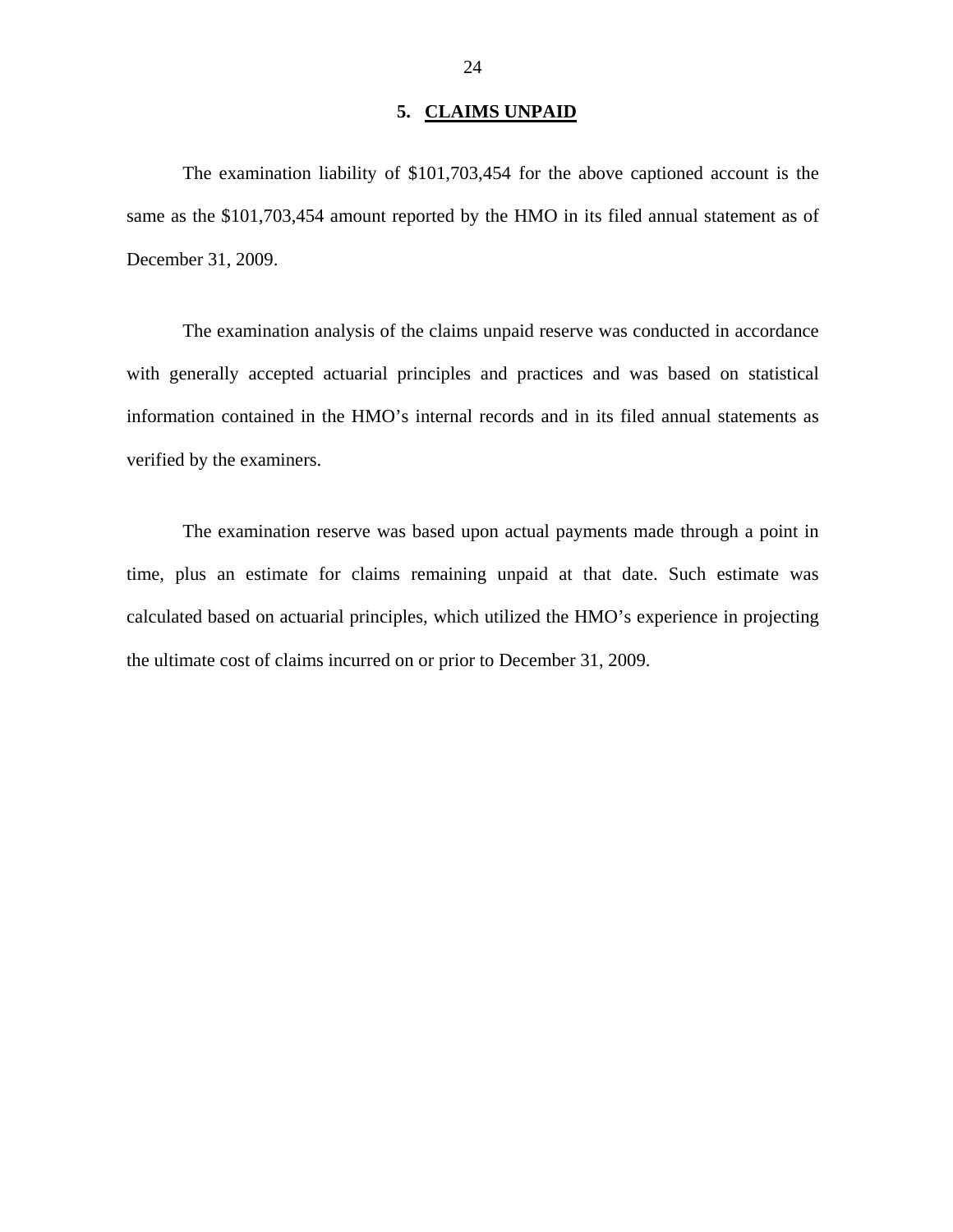#### **6. COMPLIANCE WITH PRIOR REPORT ON EXAMINATION**

The prior report on examination as of December 31, 2004, contained twenty (20) comments and recommendations pertaining to the financial portion of the examination (page number refers to the prior report on examination):

#### **ITEM NO.**

#### **PAGE NO.**

#### **Management**

1. It is recommended that the HMO revise its compensation program to eliminate profitability as a factor in the compensation package offered to its officers and employees. 7

*The HMO has complied with this recommendation.* 

#### **Reinsurance**

2. It is recommended that, in future statements, the HMO report reinsurance recoverable balances as a non-admitted asset from an unauthorized reinsurer unless the HMO maintains appropriate credit in compliance with SSAP No. 61, Paragraph 42. 11

*The HMO has complied with this recommendation.* 

#### **Holding Company System**

3. It is recommended that the HMO comply with New York State Insurance Law 1307(d) and obtain Superintendent approval for the two loans it made to its subsidiary, UBI, during 2004. It is further recommended that the HMO desist from making further such loans until the Superintendent approval has been obtained. 17

*The HMO has complied with this recommendation.*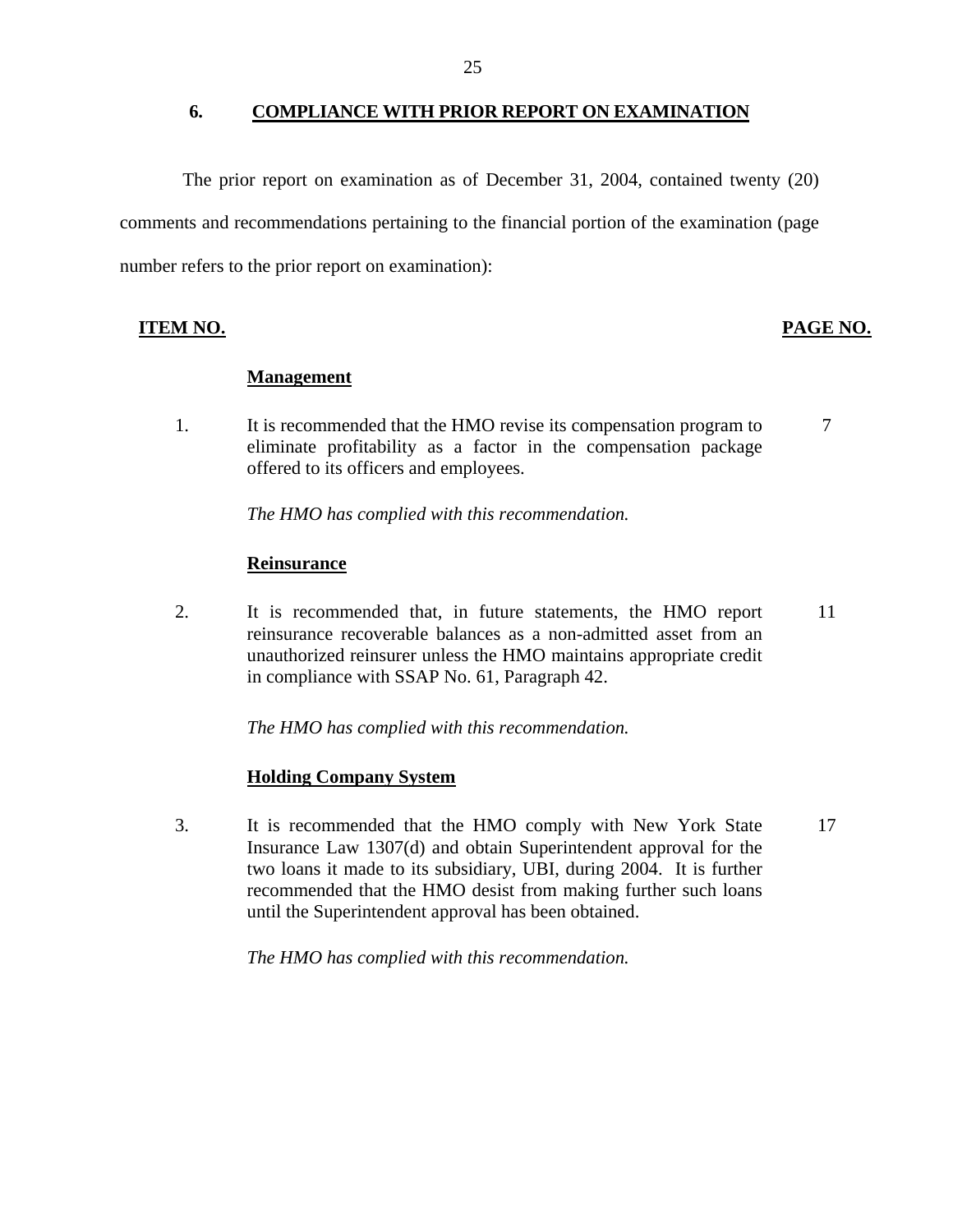#### **ITEM NO. PAGE NO.**

#### **Investments**

4. It is recommended that CDPHP's Office of General Counsel must 17 review each contract with a financial advisor, consultant, broker, dealer, custodian agent or auditor, or with any other financial intermediary of financial service provider concerning the information, implementation, monitoring, management or review of any investment activity. Each contract must accurately state all material items and conditions of the contract and state clearly the respective material duties and obligations of each party to that contract. CDPHP, its directors, officers, employees, or agents may execute any such contract only after CDPHP's General Counsel has approved such contract.

#### *The HMO has complied with this recommendation*.

5. The Department will not deem to be a contract, any letter of intent 17 or functionally similar document that provides, in any form, that the parties intend to enter into a contract at some other date or by some other instrument.

#### *The HMO has complied with this recommendation.*

6. These requirements are in addition to, and not in lieu of, any other 17 requests or demands that the Department is otherwise authorized to make regarding CDPHP's contracts, book, or records. CDPHP's General Counsel will make and maintain a record of the review and approval of each contract by means of a review and approval log, email, or similar physical, written, or electronic record.

> This record must be available to New York Insurance Department examining personnel immediately upon request. CDPHP will deliver all contracts and records, or copies of such contracts and records, to a New York Insurance Department examiner within the time established by such examiner after a New York Insurance Department request for those or similar items. In no event shall such established time for response or delivery be less than ten (10) business days. If the examiner has not established a time within which contracts, records, or copies thereof are to be delivered, all contracts, records, or copies thereof must be delivered to an examiner no more than twenty (20) business days after the date on which the Department has requested those items.

*The HMO has complied with this recommendation.*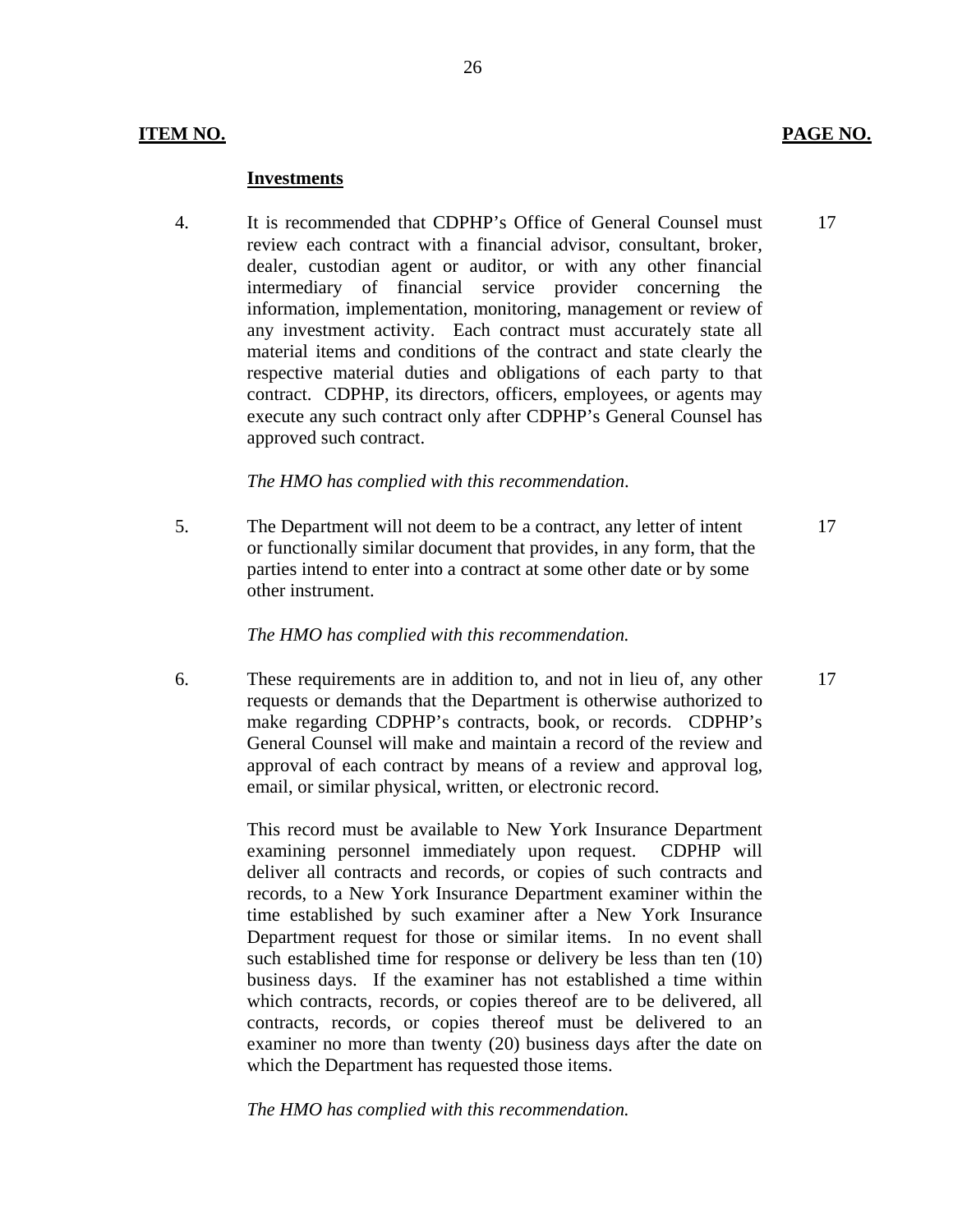#### **ITEM NO.**

7. It is recommended that the HMO must provide the Department's 18 Capital Markets Bureau (CMB) with the initial investment advisory reports produced by Wells, Canning in 2006 or an outline of services rendered in 2006.

**PAGE NO.** 

*The HMO has complied with this recommendation.* 

8. It is recommended that the HMO require Wells, Canning to produce 18 written reports detailing its review of CDPHP's Investment managers periodically during the year.

*The HMO has complied with this recommendation.* 

9. It is recommended that, subsequent to changes implemented in the 18 investment policy and associate benchmarks, that CDPHP provide these revisions in writing to CMB for its review.

*The HMO has complied with this recommendation.* 

10. It is recommended that any amended investment management 18 agreements between CDPHP and its investment managers, BlackRock and Conning Asset Management, be furnished to CMB for its review.

*The HMO has complied with this recommendation.* 

#### **Provider/TPA Arrangements**

11. It is recommended that the HMO clarify within its provider 19 contracts the methodology to be utilized in the calculation of withhold.

*The HMO has not complied with this recommendation.* 

However, the HMO will implement the recommendation the next time CDPHP amends its participating physician agreement templates and moves its providers to that template. CDPHP will amend its participating physician's agreements accordingly when a new template is filed which is expected to occur in year 2011 after the Department of Health amends its provider contracting guidelines.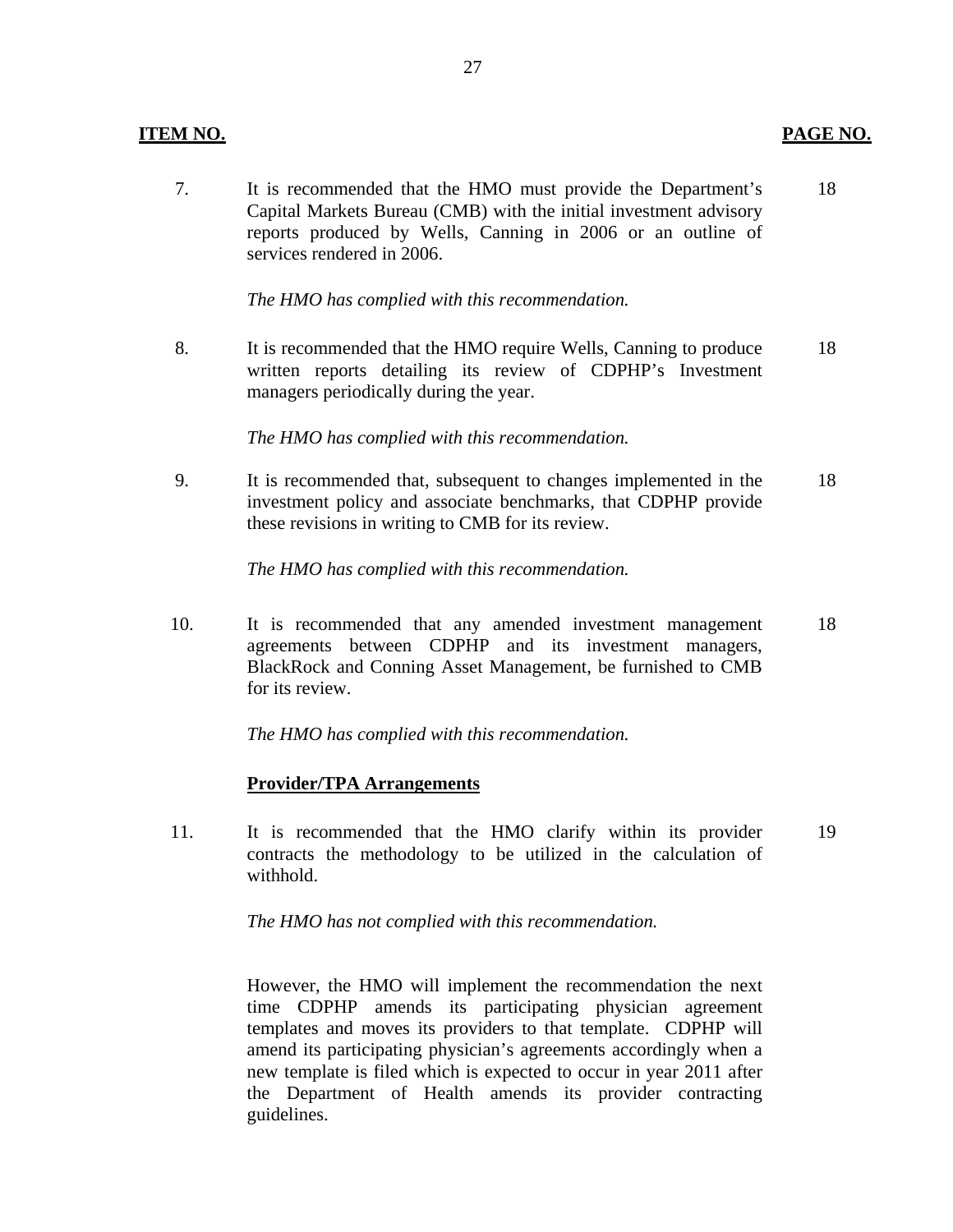#### **ITEM NO. PAGE NO.**

#### **Accounts and Records**

12. It is recommended that the HMO's board of directors establish a 20 dollar level at which claim checks must be personally signed by an authorized signatory.

*The HMO has complied with this recommendation.* 

13. It is recommended that the HMO comply with SSAP No. 70 and 21 properly allocate investment expenses within its Annual Statement, Underwriting and Expense Exhibit, Part 3, Analysis of Expenses.

*The HMO has complied with this recommendation.* 

14. It is recommended that the HMO comply with SSAP No. 84 and 64 22 and report assets and liabilities separately unless otherwise permitted.

*The HMO has complied with this recommendation.* 

15. It is recommended that the HMO comply with SSAP No. 84, 22 Paragraph 16 and report as admitted assets only those provider advances for which it has formal agreements.

*The HMO has complied with this recommendation.* 

16. It is recommended that the HMO comply with SSAP No. 54, 22 Paragraph 18 and establish premium deficiency reserves for the appropriate contract term.

*The HMO has complied with this recommendation.* 

17. It is recommended that the HMO ensure that those sums recorded as 22 advance premiums only represent premiums not yet due.

*The HMO has complied with this recommendation.*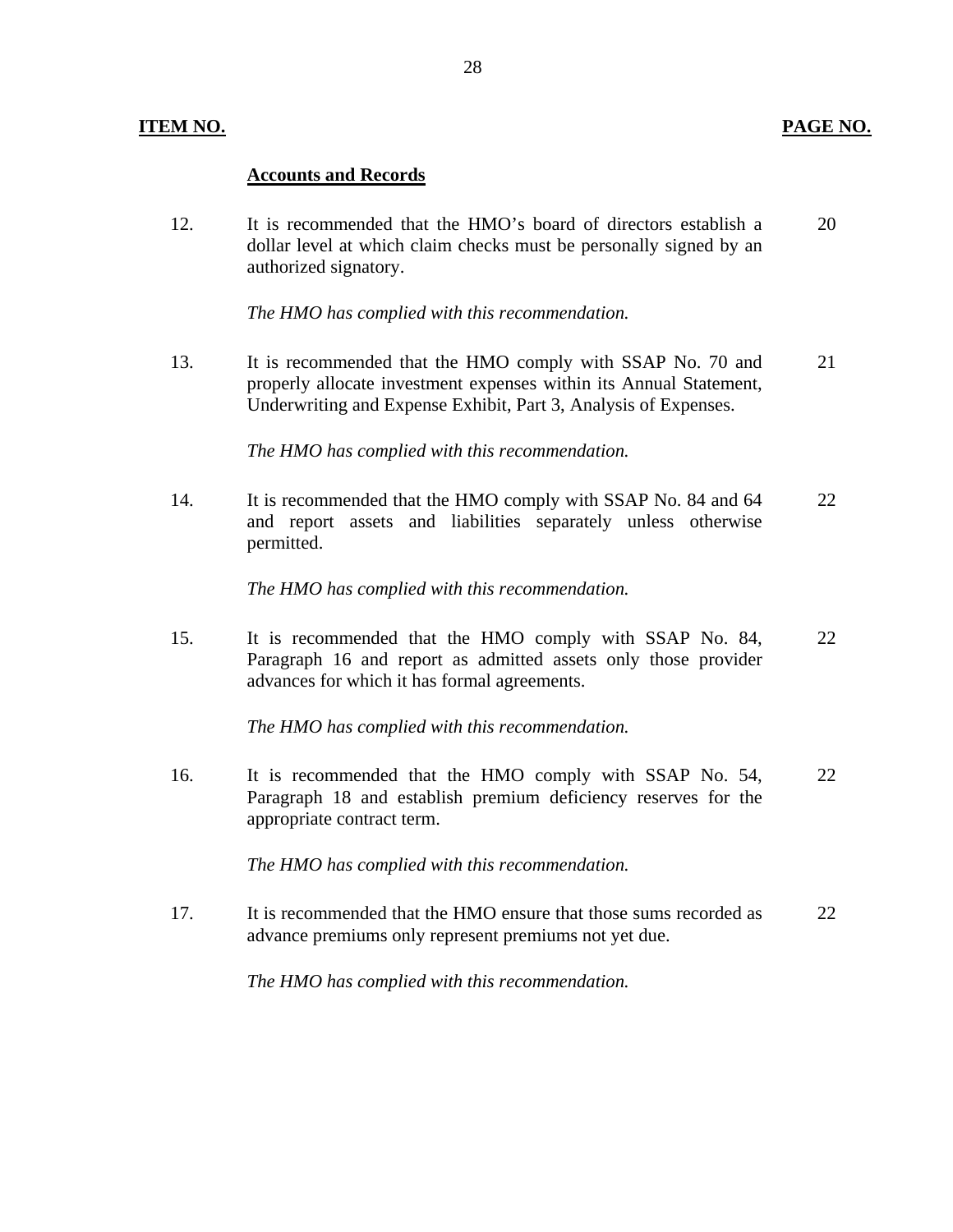| Л<br>ш<br>L |
|-------------|
|             |

| 18. |                                                    | It is recommended that the HMO comply with SSAP No. 6, |  |  |  |  |  |  |  |  | 24 |
|-----|----------------------------------------------------|--------------------------------------------------------|--|--|--|--|--|--|--|--|----|
|     | Paragraph 9(a) in calculating non-admitted assets. |                                                        |  |  |  |  |  |  |  |  |    |

*The HMO complied with this recommendation.* 

19. It is recommended that the HMO comply with the annual statement 22 instructions and appropriately report its gross premiums receivables and non-admitted asset premium receivable on the annual statement.

*The HMO has complied with this recommendation.* 

20. It is recommended that the HMO report the proper aging of its 24 premium receivable on its annual statement Exhibit 3 - Accident and Health Premiums Due and Unpaid.

*The HMO has complied with this recommendation.*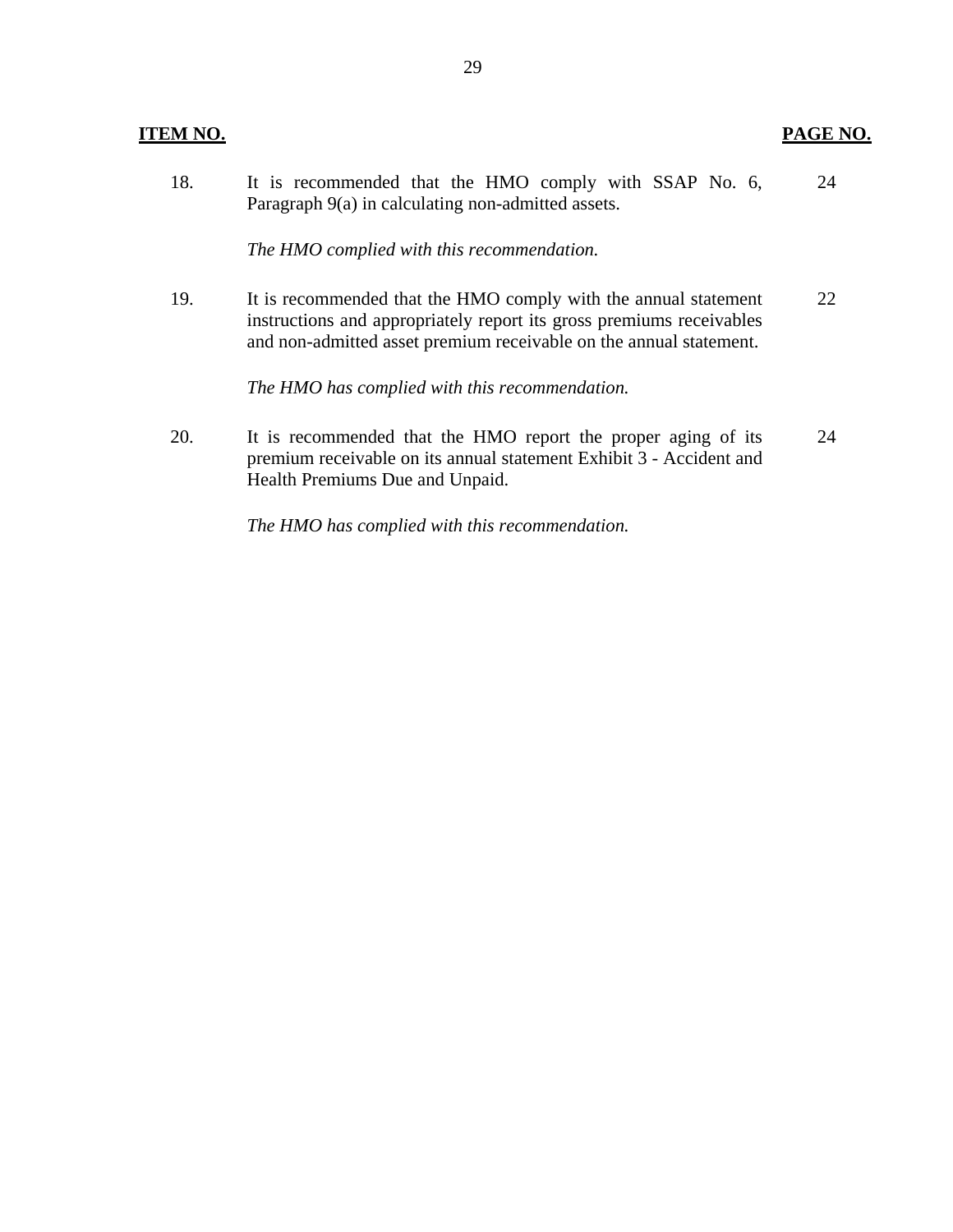### **7. SUMMARY OF COMMENTS AND RECOMMENDATIONS**

#### PAGE NO.

## **ITEM**

#### A. **Corporate Governance**

- i. It is recommended that the Audit Committee be responsible for reviewing and approving the performance evaluation and the salary and variable compensation of the Internal Audit Manager. The AC should also consider reviewing and approving the salary and variable compensation of the Information Security Officer, since this role is responsible for performing Information Technology ("IT") internal audits. 9
- ii. In line with industry best practices, it is recommended that the IAD change its guidelines to require high risk areas be audited annually, instead of every two years. Concurrent with this change, it is recommended that the HMO begin conducting a corporate-wide risk assessment on an annual basis and ensure that high risk areas are audited annually. 10
- iii. It is recommended that the IAD plan its audits to involve both financial and operational internal auditors along with IT internal auditors so that the entire process has clearly defined common goals. This method of integrated planning will help ensure that the efforts of the operational and IT internal auditors support each other from the inception of the internal audit. 10
- iv. It is recommended that the HMO assess its current organizational and staffing structure with consideration given to segregating responsibilities for information security governance, IT internal audit, and management of internal testing. This assessment should consider all aspects of information security governance and operations, IT internal audit and administrative responsibilities related to management's testing of controls. 11

#### B. **Surplus Notes Receivable**

It is recommended that the HMO record its Surplus Notes Receivable on Schedule BA of its Annual Statement on a going forward basis. 23